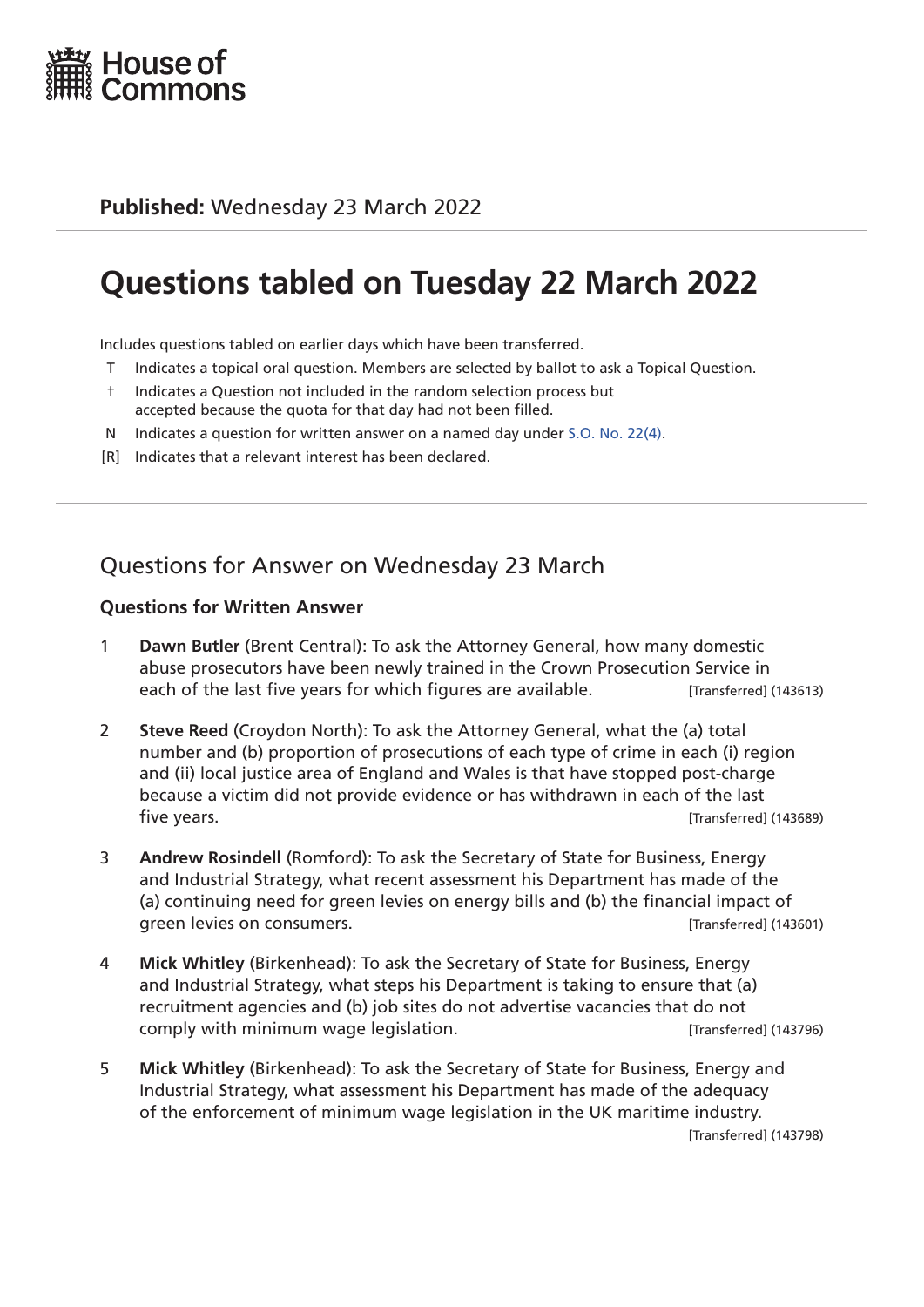- 6 **Dr Luke Evans** (Bosworth): To ask the Secretary of State for Environment, Food and Rural Affairs, what assessment he has made of the effectiveness of (a) fixed penalty notices and (b) court penalties at deterring fly tipping. [Transferred] (143811)
- 7 **Rachael Maskell** (York Central): To ask the Secretary of State for Levelling Up, Housing and Communities, whether the Government has a database of all Ukrainian families who are seeking refuge in the UK. [Transferred] (143753)
- 8 **Dr Matthew Offord** (Hendon): To ask the Secretary of State for Work and Pensions, what assessment her Department has made of the effect of P&O's decision to terminate the employment of 800 of its staff on the future viability of the Merchant Navy Ratings Pension Fund. The Merchant (143654)
- 9 **Dr Matthew Offord** (Hendon): To ask the Secretary of State for Work and Pensions, what exposure her Department has to the Merchant Navy Ratings Pension Fund. **Example 20 Pension Fund.** [Transferred] (143655)
- 10 **Dawn Butler** (Brent Central): To ask the Secretary of State for Health and Social Care, when he plans to respond to Question 117746 on Unispace Global: Protective Clothing tabled by the hon. Member for Brent Central on 3 March 2022. [Transferred] (143617)
- 11N **Rachael Maskell** (York Central): To ask the Secretary of State for Health and Social Care, how much additional funding the Government plans to allocate to local health services for each refugee who has arrived in the UK via the Homes for Ukraine or Ukraine Family Scheme.<br>
[Transferred] (142473)
- 12 **Alyn Smith** (Stirling): To ask the Secretary of State for Foreign, Commonwealth and Development Affairs, what assessment she has made of the efforts of British incorporated company, BHP, to compensate the victims of the 2015 Fundão disaster in Brazil. **Example 20** and the set of the set of the set of the set of the set of the set of the set of the set of the set of the set of the set of the set of the set of the set of the set of the set of the set o
- 13 **Alyn Smith** (Stirling): To ask the Secretary of State for Foreign, Commonwealth and Development Affairs, what steps her Department is taking to ensure that corporations licenced in the UK do not (a) abuse human rights and (b) cause environmental damage. **Example 20 and 20 and 20 and 20 and 20 and 20 and 20 and 20 and 20 and 20 and 20 and 20 and 20 and 20 and 20 and 20 and 20 and 20 and 20 and 20 and 20 and 20 and 20 and 20 and 20 and 20 and 20 and 20**
- 14 **Alyn Smith** (Stirling): To ask the Secretary of State for Foreign, Commonwealth and Development Affairs, what assessment her Department has made of the potential merits of considering the principle of free, prior, and informed consent of indigenous communities as a legal requirement for companies incorporated in the UK but operating overseas in and around indigenous lands. [Transferred] (143792)
- 15 **Alyn Smith** (Stirling): To ask the Secretary of State for Foreign, Commonwealth and Development Affairs, what steps their Department is taking to prevent international companies incorporated in the UK from committing human rights abuses and causing environmental damage both domestically and internationally. [Transferred] (143793)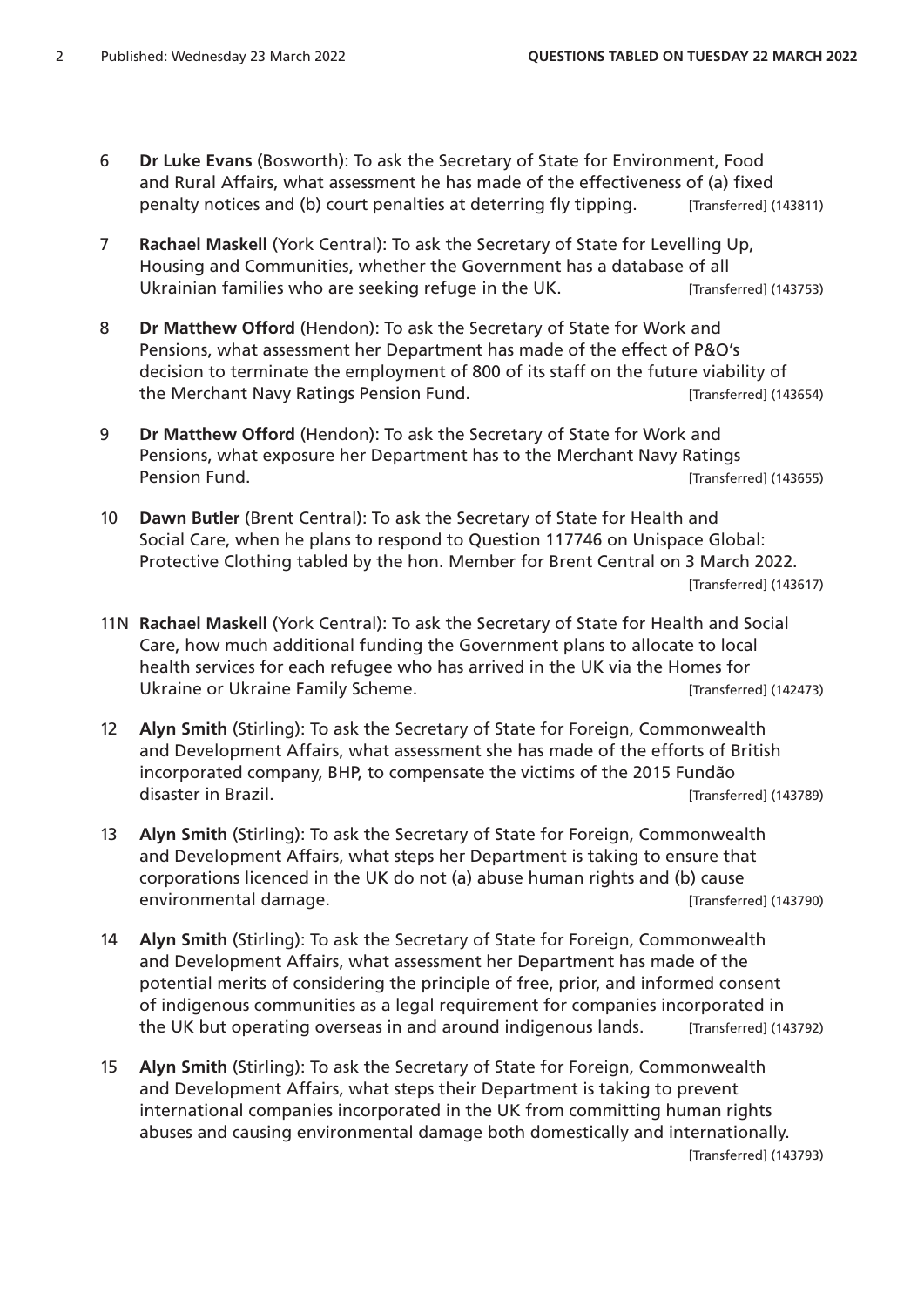- 16 **Alyn Smith** (Stirling): To ask the Secretary of State for Foreign, Commonwealth and Development Affairs, what steps her Department is taking to protect human rights around the world from negligence and malpractice of transnational mining corporations incorporated in the UK. [Transferred] (143794)
- 17N **Steve Reed** (Croydon North): To ask the Secretary of State for the Home Department, what estimate she has made of the cost of crime to the public purse in each region of England and Wales in each year since 2017. [Transferred] (142455)
- 18 **Andrew Rosindell** (Romford): To ask the Secretary of State for the Home Department, what assessment she has made of the effect of the Online Safety Bill on terrorist content (a) linked and (b) not linked to the UK list of proscribed terrorist groups. [Transferred] (143607)
- 19 **Mr Alistair Carmichael** (Orkney and Shetland): To ask the Chancellor of the Exchequer, how much money the FCA has spent on online advertising relating to fraud and scams, by company. The same state of the set of the set of the set of the set of the set of the set of the set of the set of the set of the set of the set of the set of the set of the set of the set of the set of
- 20 **Rachael Maskell** (York Central): To ask the Chancellor of the Exchequer, what steps he is taking with his international counterparts to address the pre-existing debt of Ukraine. [Transferred] (143749)
- 21 **Mick Whitley** (Birkenhead): To ask the Chancellor of the Exchequer, what steps his Department is taking to ensure that companies employing seafarers in the UK's territorial waters comply with minimum wage legislation. [Transferred] (143797)

## Questions for Answer on Thursday 24 March

- 1 **Jim Shannon** (Strangford): To ask the Attorney General, what recent discussions she has had with the Serious Fraud Office on victims of fraud; and what steps she is taking to help ensure that victims of fraud are compensated accordingly. (144902)
- 2 **Mr Steve Baker** (Wycombe): To ask the Secretary of State for Business, Energy and Industrial Strategy, with reference to his Department's response to FOI2021/05245, if he will publish his Department's final versions of the following files relating to calculations of the levelised cost of electricity generation (a) Solar Methodology. xlsx, (b) Onshore Methodology.xlsx, (c) Offshore Methodology.xlsx, (d) Generation Costs Summer Updates 2019 PR.pptx, (e) Offshore Wind Summer 2019 Update. docx, (f) Onshore Update Summer 2019.docx, (g) Solar Update Summer 2019.docx and (h) [OFFSEN] Electricity Generation Costs 2019. [R] (144891)
- 3N **Alan Brown** (Kilmarnock and Loudoun): To ask the Secretary of State for Business, Energy and Industrial Strategy, what recent estimate he has made of the quantity of Russian produced diesel that is utilised for transport in the UK. [Transferred] (143735)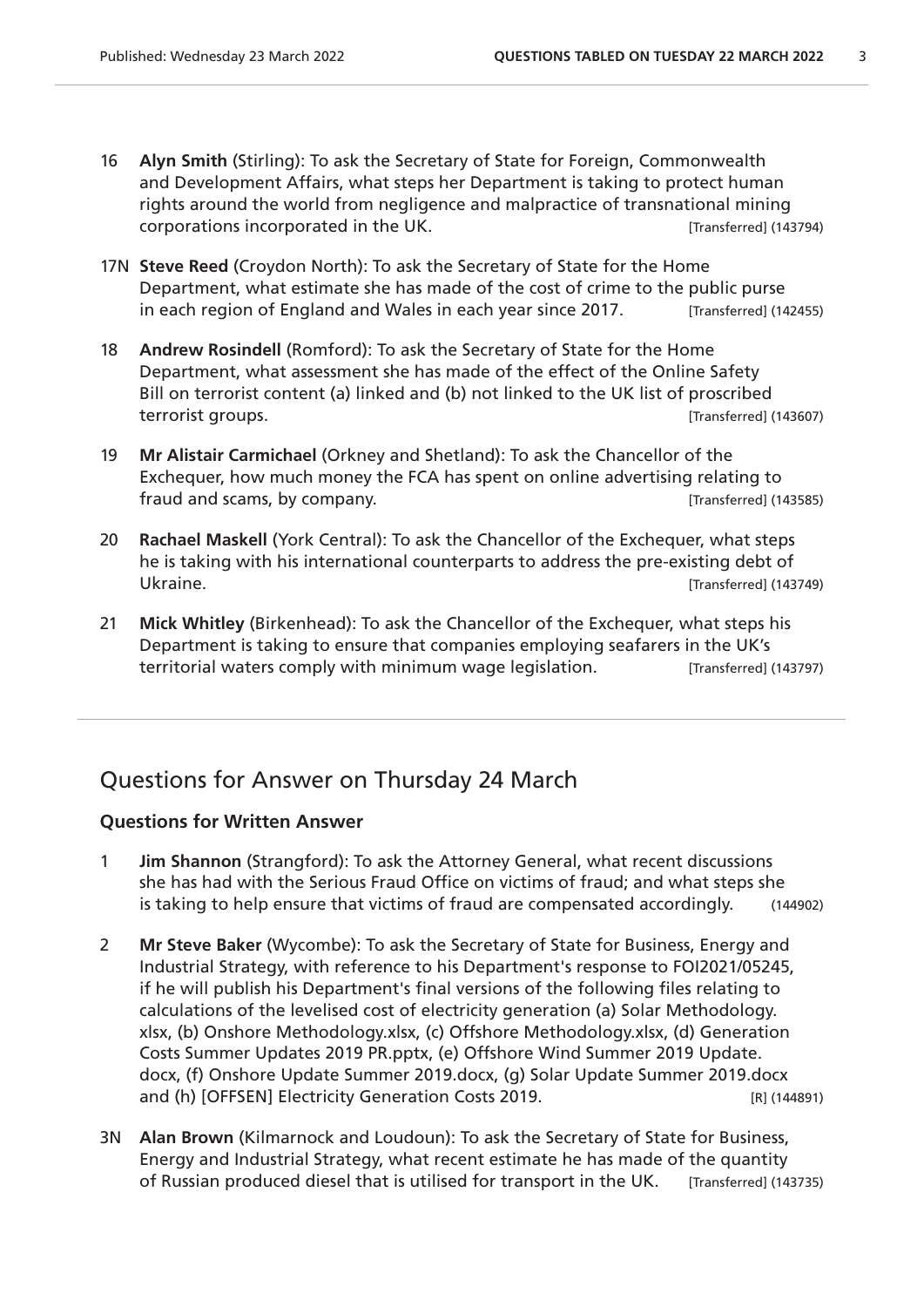- 4 **Sir Robert Goodwill** (Scarborough and Whitby): To ask the Secretary of State for Business, Energy and Industrial Strategy, what assessment his Department has made of the proportion of (a) large nuclear reactors and (b) small and advanced modular reactors that the UK requires. (144868)
- 5 **Sir Robert Goodwill** (Scarborough and Whitby): To ask the Secretary of State for Business, Energy and Industrial Strategy, how many High-Temperature Gas Reactors his Department plans to construct in the UK. (144869)
- 6 **Sir Robert Goodwill** (Scarborough and Whitby): To ask the Secretary of State for Business, Energy and Industrial Strategy, what assessment his Department has made of the potential merits of deploying small and advanced modular reactors on existing nuclear sites. (144870)
- 7 **Wera Hobhouse** (Bath): To ask the Secretary of State for Business, Energy and Industrial Strategy, when the Government plans to publish the Strategy and Policy Statement to Ofgem, as outlined in the Energy White Paper. (144989)
- 8 **Wera Hobhouse** (Bath): To ask the Secretary of State for Business, Energy and Industrial Strategy, whether the Strategy and Policy Statement to Ofgem, outlined in the Energy White Paper, will encourage proactive grid investment to support renewable energy development. (144990)
- 9 **Wera Hobhouse** (Bath): To ask the Secretary of State for Business, Energy and Industrial Strategy, what assessment the Government has made of the potential effect of the Strategy and Policy Statement to Ofgem on levels of investment in renewable energy development. (144991)
- 10 **Wera Hobhouse** (Bath): To ask the Secretary of State for Business, Energy and Industrial Strategy, whether his Department has plans for the regulation of district heating networks regarding the energy price cap. The energy is a state of the energy price cap.
- 11N **Ben Lake** (Ceredigion): To ask the Secretary of State for Business, Energy and Industrial Strategy, what assessment he has made of the potential merits of requiring online marketplaces to detail country of origin information on goods. [Transferred] (143770)
- 12 **Ben Lake** (Ceredigion): To ask the Secretary of State for Business, Energy and Industrial Strategy, what comparative assessment he has made of the (a) adequacy and (b) equity of the existing price cap scheme for electricity-only consumers relative to dual-fuel users. (145011)
- 13 **Ben Lake** (Ceredigion): To ask the Secretary of State for Business, Energy and Industrial Strategy, what assessment has he made of the adequacy of the existing energy price cap in incentivising households to increase electrification for heating.

(145012)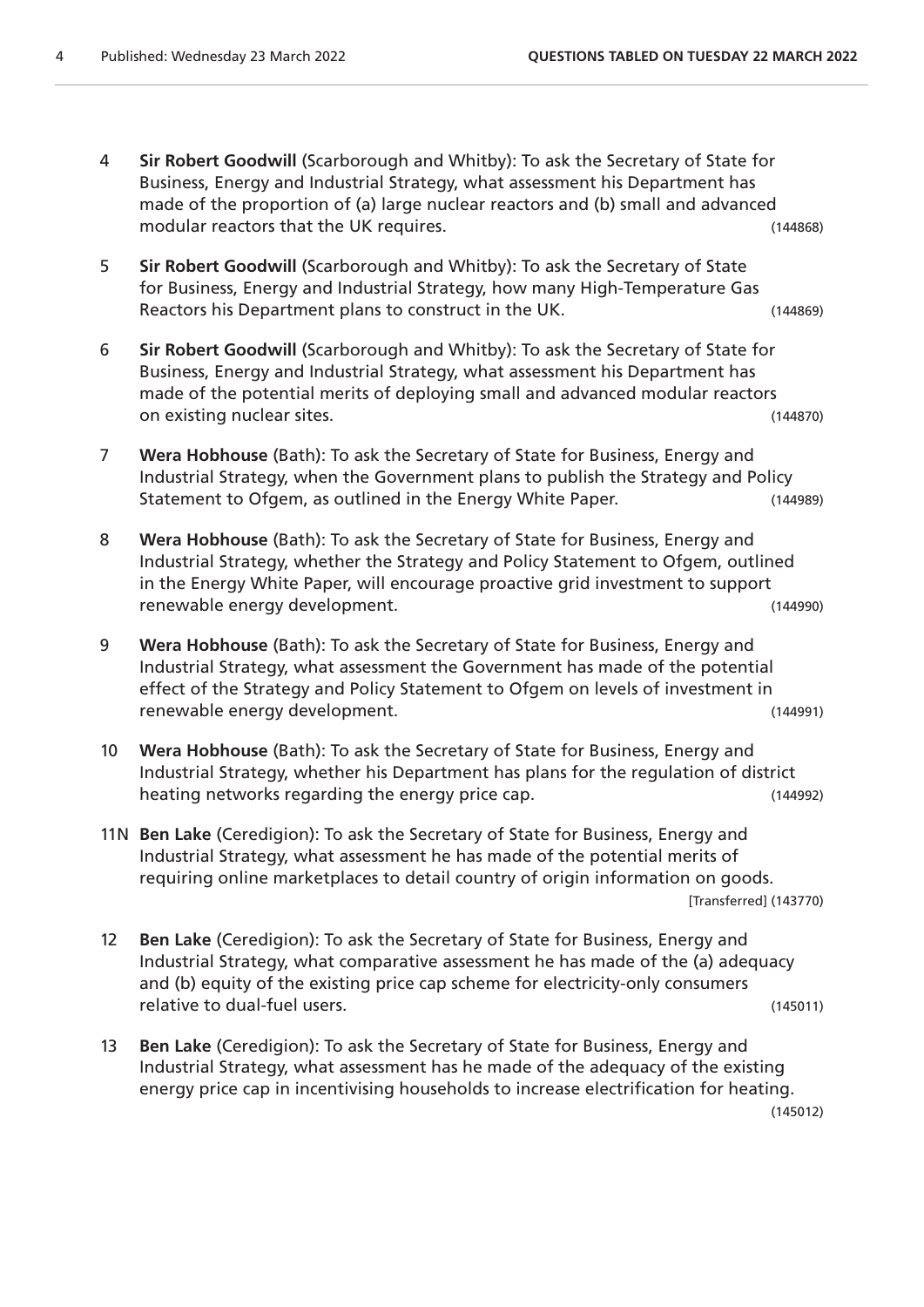- 14 **Rachael Maskell** (York Central): To ask the Secretary of State for Business, Energy and Industrial Strategy, for what reason his policies permit employed adoptive parents entitlement to statutory adoption leave but not self-employed adoptive parents. (144956)
- 15 **Rachael Maskell** (York Central): To ask the Secretary of State for Business, Energy and Industrial Strategy, what estimate he has made of the number of selfemployed people seeking to adopt. (144957)
- 16 **Rachael Maskell** (York Central): To ask the Secretary of State for Business, Energy and Industrial Strategy, if he will make it his policy to include a consultation for self-employed people as part of any new legislation on statutory adoption pay. (144958)
- 17N **John Spellar** (Warley): To ask the Secretary of State for Business, Energy and Industrial Strategy, if his Department will hold discussions with (a) P&O Ferries representatives, (b) P&O Ferries workers and (c) trade unions to inform an assessment of the appropriateness of dismissal of staff of P&O Ferries without statutory consultation. The statutory consultation.
- 18 **Derek Thomas** (St Ives): To ask the Secretary of State for Business, Energy and Industrial Strategy, what assessment he has made of the potential merits of bringing forward legislative proposals on the use of propane gas in the place of more environmentally damaging fluorinated gasses for refrigeration purposes. (144984)
- 19 **Matt Vickers** (Stockton South): To ask the Secretary of State for Business, Energy and Industrial Strategy, what assessment he has made of the potential contribution of off-shore wind to the security of the UK's energy supply. (145066)
- 20 **Matt Vickers** (Stockton South): To ask the Secretary of State for Business, Energy and Industrial Strategy, what steps he is taking to tackle the flow of Russian money and assets through the UK economy. (145067)
- 21 **Matt Vickers** (Stockton South): To ask the Secretary of State for Business, Energy and Industrial Strategy, what assessment he has made of the impact of sanctions on Russia on Government plans to phase out use of hydrocarbons imported from Russia in the UK's energy supply. The same state of the control of the control of the control of the control of the control of the control of the control of the control of the control of the control of the control of the c
- 22 **Matt Vickers** (Stockton South): To ask the Secretary of State for Business, Energy and Industrial Strategy, what assessment he has made of the impact of the war in Ukraine on research collaboration with Russian institutions. (145069)
- 23 **Matt Vickers** (Stockton South): To ask the Secretary of State for Business, Energy and Industrial Strategy, what assessment he has made of the effect of trends in the level of investment in renewables on reducing household energy bills. (145070)
- 24 **Matt Vickers** (Stockton South): To ask the Secretary of State for Business, Energy and Industrial Strategy, what steps he is taking to reduce reliance on Russian oil and gas. (145071)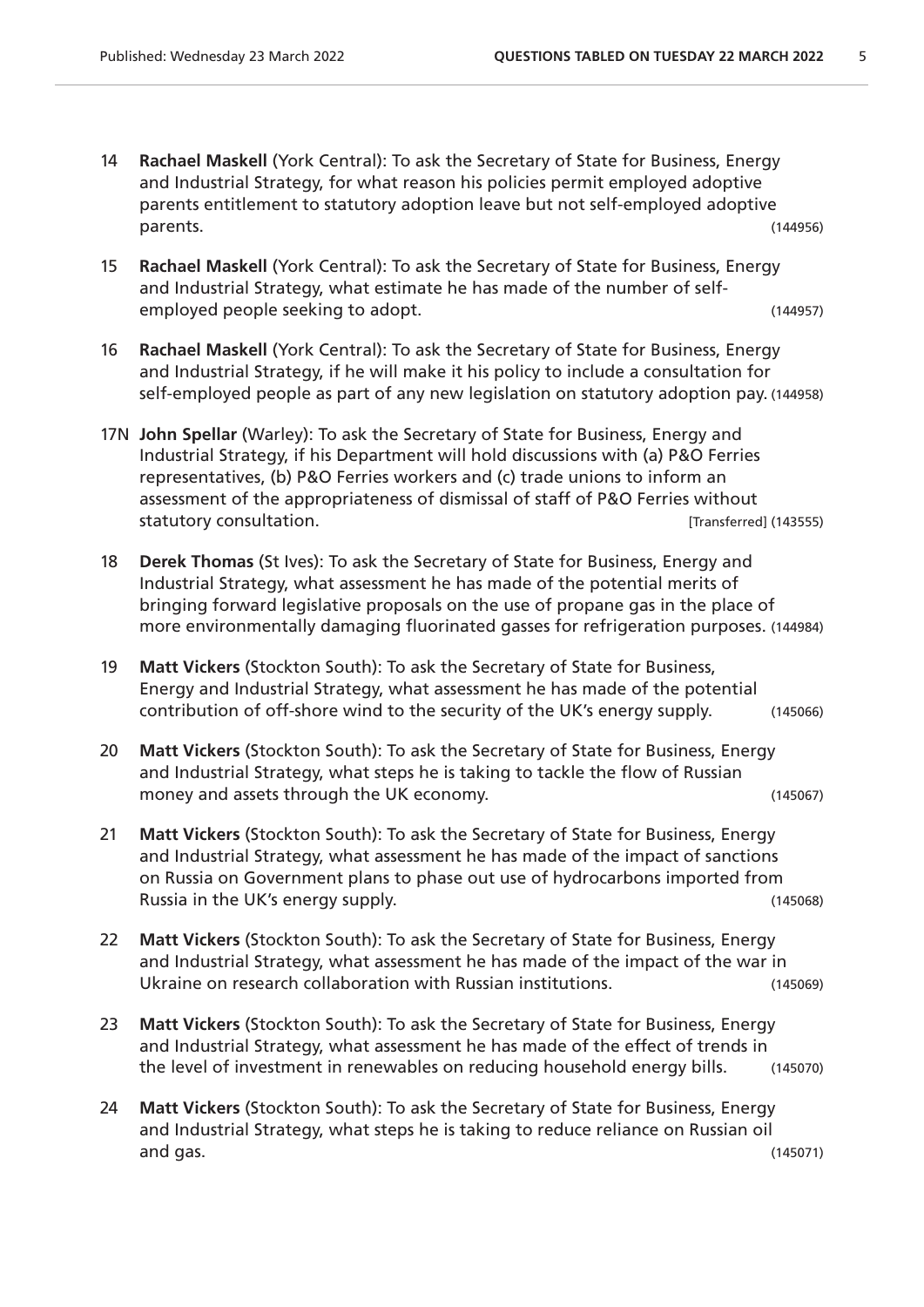- 25 **Matt Vickers** (Stockton South): To ask the Secretary of State for Business, Energy and Industrial Strategy, what assessment he has made of the contribution of North Sea oil and gas to energy security. The security of the second security of the second security of the second security.
- 26 **Matt Vickers** (Stockton South): To ask the Secretary of State for Business, Energy and Industrial Strategy, what steps he is taking to support investment in UK manufacturing. (145073)
- 27N **Mick Whitley** (Birkenhead): To ask the Secretary of State for Business, Energy and Industrial Strategy, what steps his Department is taking to prevent businesses advertising vacancies for seafarers in British territorial waters at rates of pay less than the minimum wage, in breach of the National Minimum Wage (Offshore Employment) Order 1999. **Employment** (143795)
- 28 **Daniel Zeichner** (Cambridge): To ask the Secretary of State for Business, Energy and Industrial Strategy, whether his Department plans to introduce a cap on fees charged by third-party food delivery apps to restaurants. (144924)
- 29 **Justin Madders** (Ellesmere Port and Neston): To ask the Secretary of State for Digital, Culture, Media and Sport, how much has been spent on the All In, All Together scheme in each month since the conception of that scheme. (144941)
- 30 **Rachael Maskell** (York Central): To ask the Secretary of State for Digital, Culture, Media and Sport, what assessment he has made of the potential effect of lobbying by the gambling industry on MPs ahead of the publication of the Gambling Review. (144959)
- 31 **Rachael Maskell** (York Central): To ask the Secretary of State for Digital, Culture, Media and Sport, what steps she is taking to ensure that gambling companies produce (a) accurate and (b) accessible data on the number of people who engage with their various platforms. The contract of the contract of the contract of the contract of the contract of the contract of the contract of the contract of the contract of the contract of the contract of the contract of
- 32 **Rachael Maskell** (York Central): To ask the Secretary of State for Digital, Culture, Media and Sport, what steps she is taking to monitor the ways that gambling companies advertise to (a) potentially vulnerable people and (b) all other people. (144961)
- 33 **Rachael Maskell** (York Central): To ask the Secretary of State for Digital, Culture, Media and Sport, what steps she is taking to ensure that gambling companies that breach safety restrictions designed to protect potentially vulnerable people have their licences suspended. (144962)
- 34 **Rachael Maskell** (York Central): To ask the Secretary of State for Digital, Culture, Media and Sport, what estimate she has made of the number of people in (a) poverty and (b) debt; and what steps she is taking to reduce this figure. (144963)
- 35 **Rachael Maskell** (York Central): To ask the Secretary of State for Digital, Culture, Media and Sport, what estimate she has made of the amount spent by gambling companies on lobbying MPs in the last 2 years. (144964)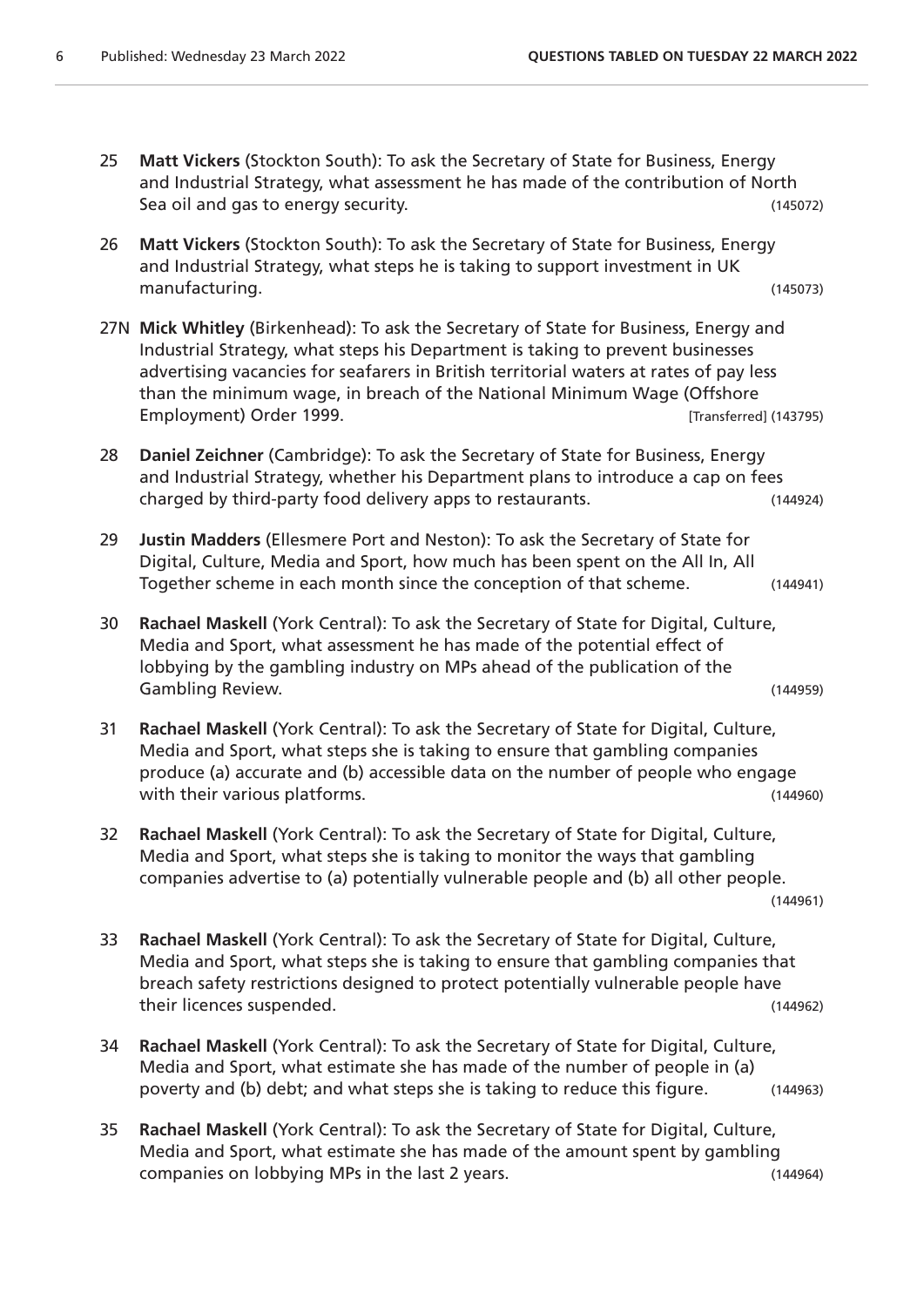- 36 **Andrew Rosindell** (Romford): To ask the Secretary of State for Digital, Culture, Media and Sport, what steps her Department plans to take to work with the British Overseas Territories to celebrate The Queen's Platinum Jubilee. (144848)
- 37 **Gareth Thomas** (Harrow West): To ask the Secretary of State for Digital, Culture, Media and Sport, what assessment she has made of the implications for her policies of the claim by the YMCA that, adjusted to real terms, Harrow West has experienced a decrease in funding for youth services of 61 per cent in the last decade; and if she will make a statement. (144819)
- 38 **Ms Diane Abbott** (Hackney North and Stoke Newington): To ask the Secretary of State for Education, what plans he has to introduce a legal requirement for schools to inform the parents or guardians of children before a police officer initiates a strip search or intimate search of a child. (144818)
- 39 **Fleur Anderson** (Putney): To ask the Secretary of State for Education, if he will ensure that Education and Health Care Plan forms are available in languages other than English. (145042)
- 40 **Fleur Anderson** (Putney): To ask the Secretary of State for Education, if he will reconsider state schools having to pay full business rates compared to the 20 percent business rates that independent schools pay as a result of their charitable status. (145043)
- 41 **Holly Mumby-Croft** (Scunthorpe): To ask the Secretary of State for Education, what assessment his Department has made of the potential merits of creating a universal model pathway for children and young people with visual impairments who are seeking support. The same support of the set of the seeking support of the set of the set of the set of the set of the set of the set of the set of the set of the set of the set of the set of the set of the set of
- 42 **Andrew Rosindell** (Romford): To ask the Secretary of State for Education, what recent steps his Department has taken to help establish new free schools in Havering Borough. (144851)
- 43 **Mr Barry Sheerman** (Huddersfield): To ask the Secretary of State for Education, what recent assessment he has made of the (a) adequacy of waiting times for special educational needs assessments and (b) potential effect of those waiting times on the education of affected young people. (144832)
- 44 **Cat Smith** (Lancaster and Fleetwood): To ask the Secretary of State for Education, whether his Department holds data on the total number and proportion of children of compulsory school age in local authorities who were recorded as missing from 2020-22, including the statistical breakdown of the different groups of young people who are known to social services as a result of being a child (a) in need, (b) on a protection plan and (c) in care. (144943)
- 45 **Mike Amesbury** (Weaver Vale): To ask the Secretary of State for Environment, Food and Rural Affairs, pursuant to the Answer of 8 March 2022 to Question 136639 on Waste Disposal: Fees and Charges, if he will publish the names of the 221 waste collection authorities that charge for garden waste collection. (145026)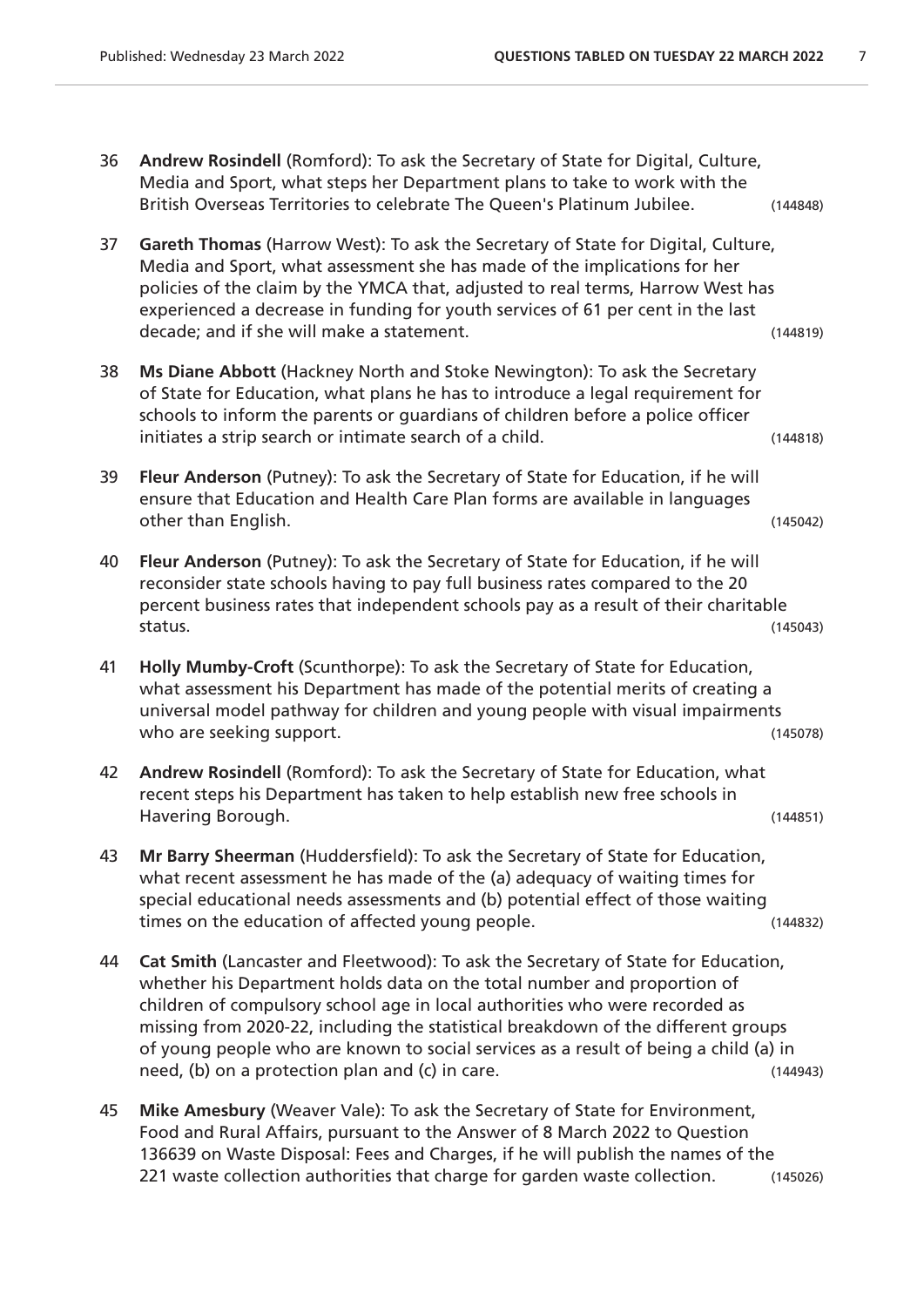- 46 **Mike Amesbury** (Weaver Vale): To ask the Secretary of State for Environment, Food and Rural Affairs, if he will introduce a set of core environmental standards that apply equally to food produced in the UK and imports from overseas to ensure that (a) the UK is sourcing from sustainable supply chains and (b) new trade deals do not lead to an offshoring of the UK's environmental footprint. (145027)
- 47 **Caroline Lucas** (Brighton, Pavilion): To ask the Secretary of State for Environment, Food and Rural Affairs, whether he plans to consult on forthcoming ACRE advice on qualifying higher plants in the Genetically Modified Organisms (Deliberate Release) (Amendment) (England) Regulations 2022 before implementation; whether adherence to that advice will be voluntary or obligatory. (144873)
- 48 **Caroline Lucas** (Brighton, Pavilion): To ask the Secretary of State for Environment, Food and Rural Affairs, what (a) role the Genetic Modification Inspectorate will play and (b) procedures it will follow in monitoring and reporting on environmental releases of qualifying higher plants under the terms of the Genetically Modified Organisms (Deliberate Release) (Amendment) (England) Regulations 2022. (144874)
- 49 **Justin Madders** (Ellesmere Port and Neston): To ask the Secretary of State for Environment, Food and Rural Affairs, what recent assessment his Department has made of potential risks to animal health and welfare associated with laypeople performing breeding procedures in canine fertility clinics. (144930)
- 50 **Sarah Olney** (Richmond Park): To ask the Secretary of State for Environment, Food and Rural Affairs, what plans he has for proposals for a legislative nature restoration target; and whether he plans to make funding available to the public and private sectors to support that target. (144985)
- 51 **Andrew Rosindell** (Romford): To ask the Secretary of State for Environment, Food and Rural Affairs, whether his Department has made an assessment on the effectiveness of restrictions on the import of dogs with cropped ears or docked tails. (144849)
- 52 **Andrew Rosindell** (Romford): To ask the Secretary of State for Environment, Food and Rural Affairs, whether his Department has made a recent assessment of the effectiveness of the star system for animal activity licensing process. (144850)
- 53 **Mike Amesbury** (Weaver Vale): To ask the Secretary of State for Levelling Up, Housing and Communities, how much his Department has spent on paid advertising in (a) local papers, (b) billboards and (c) online in the latest six months for which that information is available. (145022)
- 54 **Mike Amesbury** (Weaver Vale): To ask the Secretary of State for Levelling Up, Housing and Communities, in reference to the Annual Local Authority Road Maintenance Survey, what assessment his Department has made of the estimate of the £12.64 billion needed to deal with carriageway repairs; and what estimate he has made of the timescale to deal with outstanding carriageway repairs. (145024)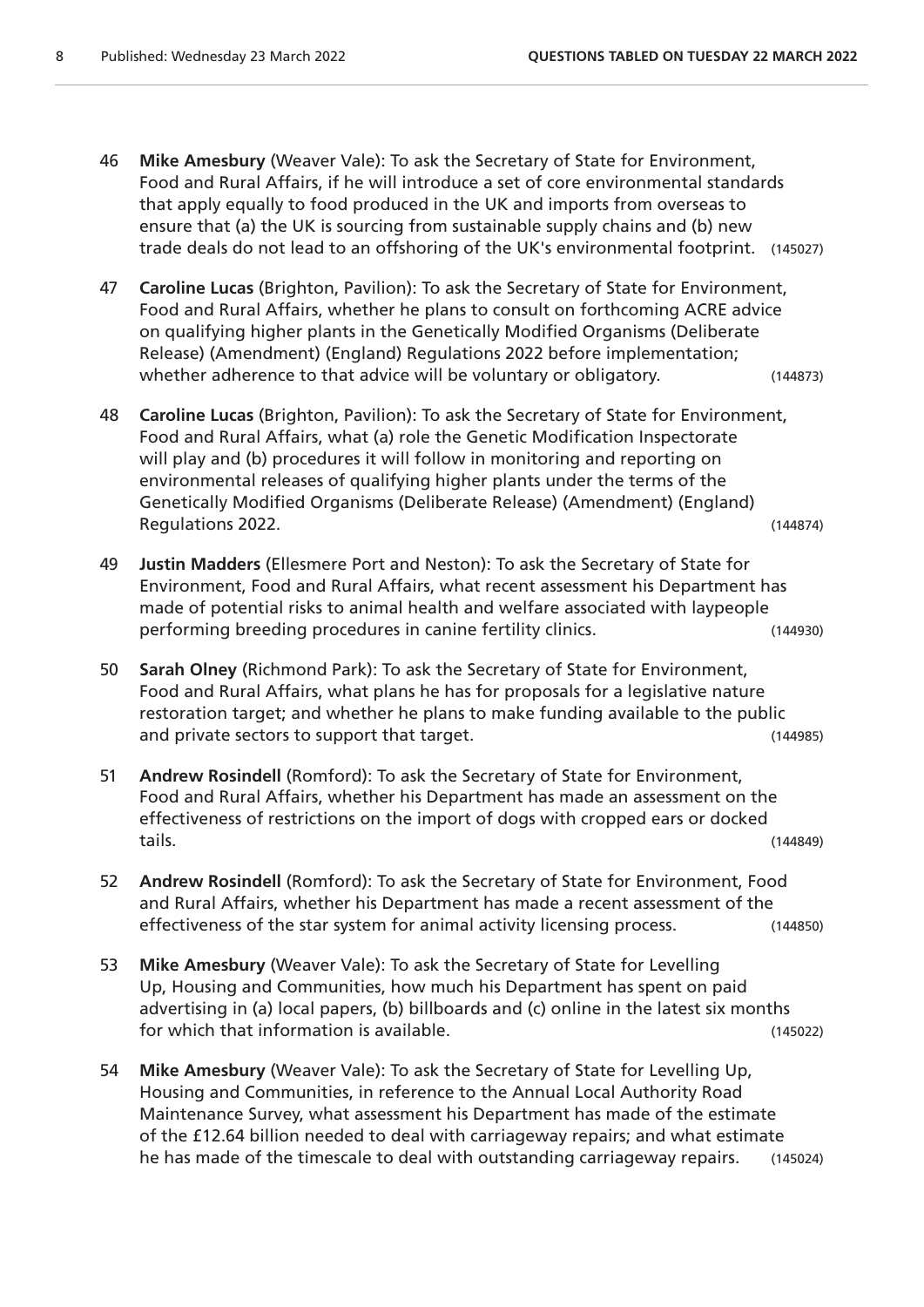- 55 **Mike Amesbury** (Weaver Vale): To ask the Secretary of State for Levelling Up, Housing and Communities, what assessment his Department has made on the effect of the potential funding gap between the end of EU funding for employment and skills (ESF) and the start of the People and Skills priority of the UK Shared Prosperity Fund (UKSPF) on people who are furthest away from gaining employment; and what steps his Department is taking to (a) match EU funding, (b) ensure a smooth, uninterrupted transition from the end of the ESF programme to the UKSPF and (c) support local authorities in that transition. (145033)
- 56N **Dame Diana Johnson** (Kingston upon Hull North): To ask the Secretary of State for Levelling Up, Housing and Communities, whether his Department requires local authorities to make risk assessments when matching Ukrainian refugees with UK households. [Transferred] (143625)
- 57 **Mrs Emma Lewell-Buck** (South Shields): To ask the Secretary of State for Levelling Up, Housing and Communities, what South Tyneside Council's allocation of the Transforming Cities Funding was. (144923)
- 58 **David Linden** (Glasgow East): To ask the Secretary of State for Levelling Up, Housing and Communities, when his Department plans to respond to the letter from the hon. Member for Glasgow East to the Minister for Afghan Resettlement, emailed on 1 February and 8 March 2022, reference DL10440. (145016)
- 59 **Justin Madders** (Ellesmere Port and Neston): To ask the Secretary of State for Levelling Up, Housing and Communities, how many planning inquiry decisions are with his Department as of 22 March 2022, by date submitted. (144935)
- 60 **Rachael Maskell** (York Central): To ask the Secretary of State for Levelling Up, Housing and Communities, with reference to the Homes for Ukraine scheme, what steps he is taking to (a) appraise visas of people who have been successfully appointed a home under that scheme and (b) provide advice to people travelling to the UK on the cheapest methods of transport. (144951)
- 61 **Rachael Maskell** (York Central): To ask the Secretary of State for Levelling Up, Housing and Communities, if he will make it his policy to produce additional guidance on how best to host a refugee family for people who volunteer to host refugees from Ukraine. (144955)
- 62 **Rachael Maskell** (York Central): To ask the Secretary of State for Levelling Up, Housing and Communities, if he will provide each local authority with an assessment of the specific housing challenges in that area to help better inform decisions on local housing development programmes. (144965)
- 63 **Rachael Maskell** (York Central): To ask the Secretary of State for Levelling Up, Housing and Communities, what steps he will take to help ensure improved local authority (a) processes and (b) housebuilding in areas where social housing development is low. (144966)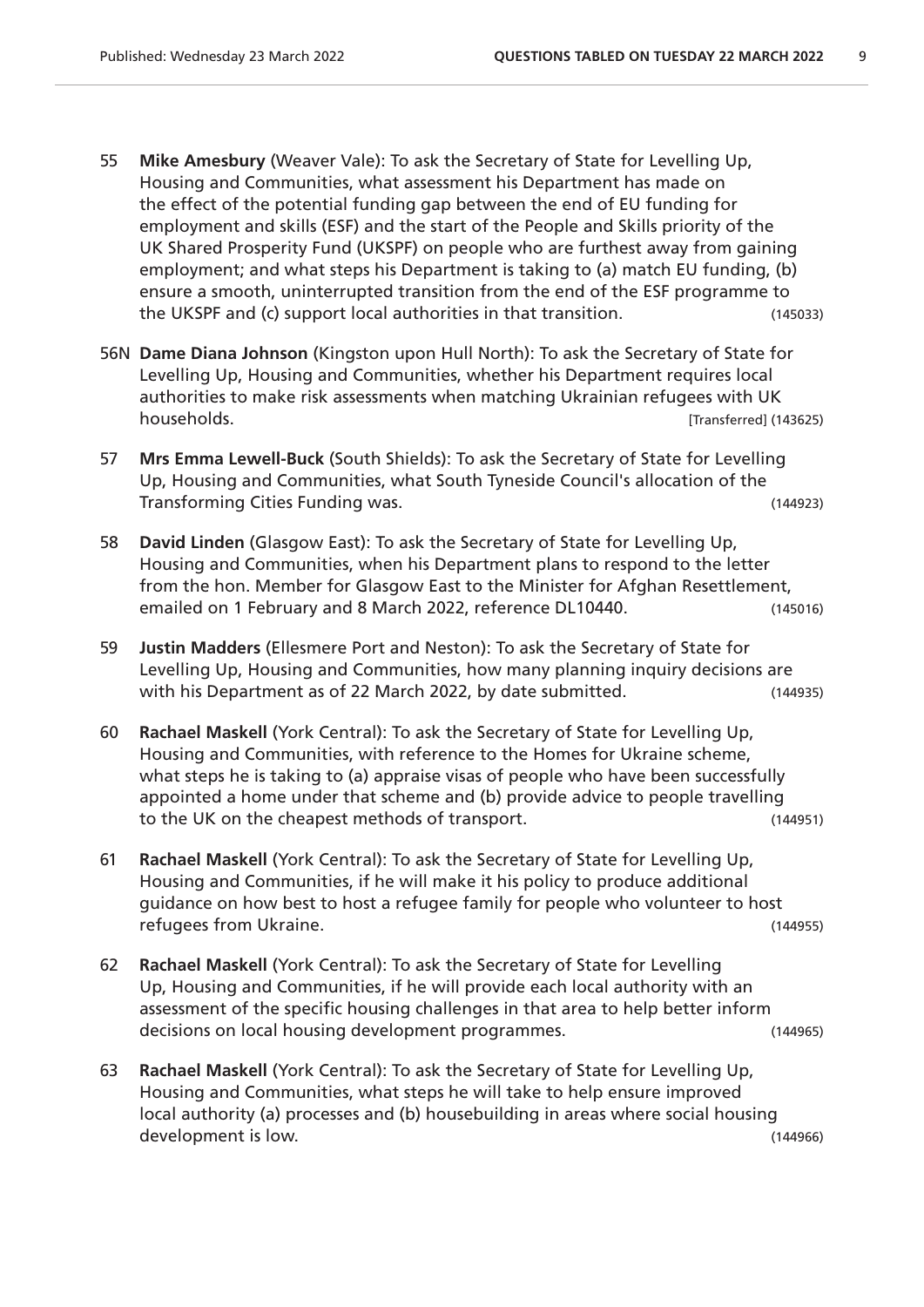- 64 **Rachael Maskell** (York Central): To ask the Secretary of State for Levelling Up, Housing and Communities, when he expects the publication of the new local plan for York. (144967)
- 65 **Navendu Mishra** (Stockport): To ask the Secretary of State for Levelling Up, Housing and Communities, what additional steps he is taking to help (a) local councils and (b) housing associations with improvement works to insulation on aging housing to help tackle the rising cost of energy. (145055)
- 66 **Navendu Mishra** (Stockport): To ask the Secretary of State for Levelling Up, Housing and Communities, what steps his Department is taking to ensure that agencies which provide debt advice to households receive sufficient funding to meet levels of demand. (145056)
- 67N **Grahame Morris** (Easington): To ask the Secretary of State for Levelling Up, Housing and Communities, when further information will be released to constituents registered with the Homes for Ukraine scheme. [Transferred] (143649)
- 68 **Mike Amesbury** (Weaver Vale): To ask the Secretary of State for Transport, with reference to the Annual Local Authority Road Maintenance Survey (2022) which reports a 23 per cent increase in the backlog of carriageway repairs, what steps his Department is taking to tackle that backlog. (145023)
- 69 **Emma Hardy** (Kingston upon Hull West and Hessle): To ask the Secretary of State for Transport, what assessment he has made of the supply of HGV drivers as at 22 March 2022; and whether he has made an assessment of the potential merits of making loans available to people to cover the cost of HGV training. (145018)
- 70 **Rachael Maskell** (York Central): To ask the Secretary of State for Transport, what additional steps he will take to help ensure that refugees travelling from Ukraine to the UK can travel for free from their point of arrival to their host destination.

(144953)

- 71 **Navendu Mishra** (Stockport): To ask the Secretary of State for Transport, whether the Private Parking Code of Practice makes provision for freezing Penalty Charge Notices at the discounted rate throughout the duration of an appeal. (145057)
- 72 **Nadia Whittome** (Nottingham East): To ask the Secretary of State for Transport, whether his Department has made an assessment of the (a) viability and (b) potential impact on staff retention of providing free public transport for social care workers. (145079)
- 73 **Hywel Williams** (Arfon): To ask the Secretary of State for Transport, whether his Department has undertaken an impact assessment on the effect of Marine Guidance Note 628 on the Welsh fishing fleet. The Contract of the Change of the Change of the Change of the Ch
- 74 **Wera Hobhouse** (Bath): To ask the Secretary of State for Work and Pensions, if she will introduce a bereavement support payment for parents who were full-time carers of a child with a life-limiting or life-threatening condition following the child's death. (144993)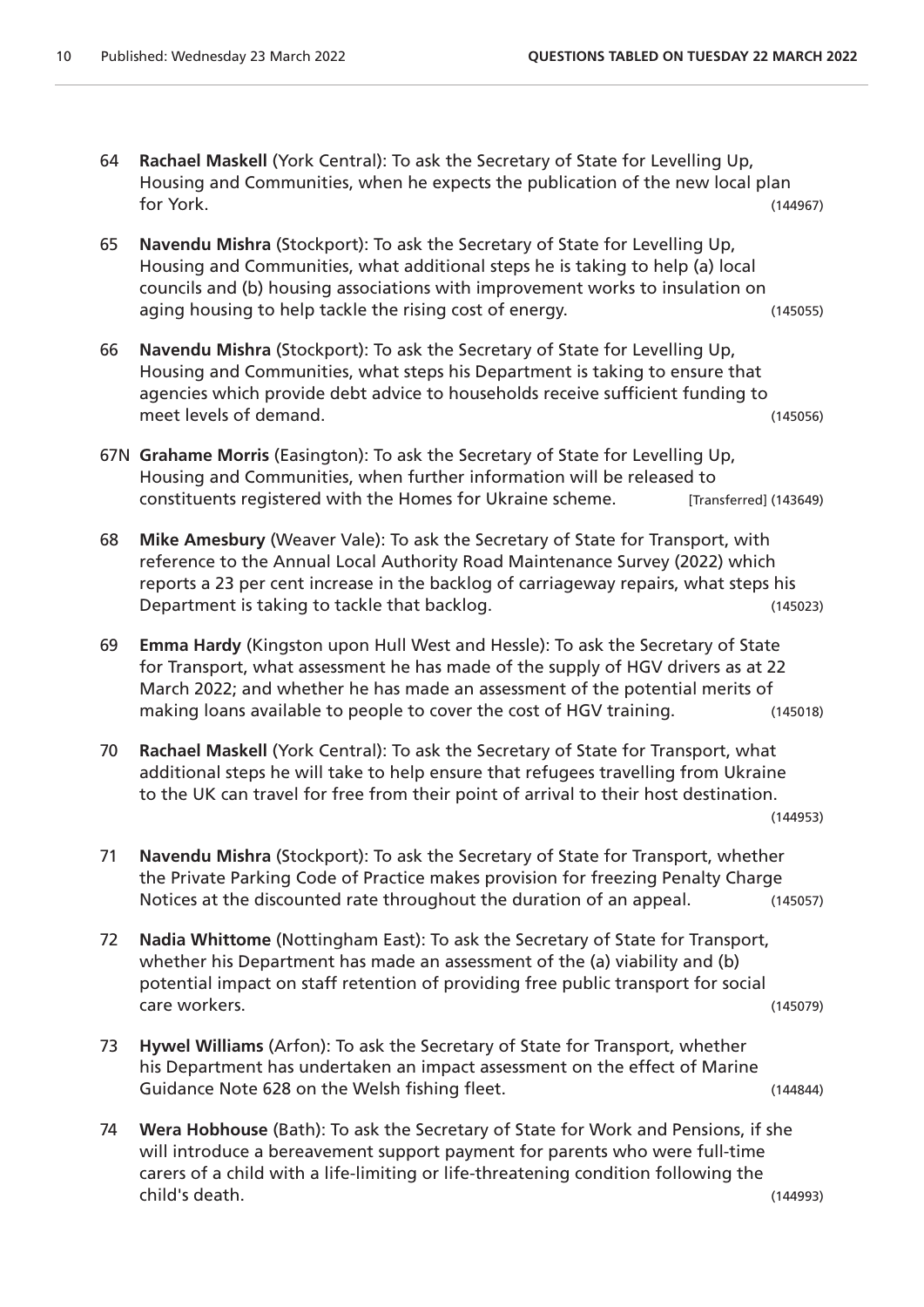- 75 **Mr Richard Holden** (North West Durham): To ask the Secretary of State for Work and Pensions, what estimate she has made of the difference in financial support provided from (a) universal credit and (b) legacy benefits for an average family with two children aged six and eight with one parent working full time on the minimum wage and one working 16 hours a week. (145060)
- 76 **Stephanie Peacock** (Barnsley East): To ask the Secretary of State for Work and Pensions, what steps her Department is taking to help ensure that benefit assessments for veterans focus on the increased costs of living for disabled people in addition to an individual's ability to secure and maintain employment. (144994)
- 77 **Stephanie Peacock** (Barnsley East): To ask the Secretary of State for Work and Pensions, what steps her Department is taking to help ensure that departmental staff assessing applications for veteran benefits are aware of the consequences of both mental and physical injury and illness. (144995)
- 78 **Stephanie Peacock** (Barnsley East): To ask the Secretary of State for Work and Pensions, how many veterans with post-traumatic stress disorder have (a) had a claim for Personal Independence Payments rejected at assessment and (b) have subsequently had decisions overturned on review in the latest period for which figures are available. (145003)
- 79 **Mike Amesbury** (Weaver Vale): To ask the Secretary of State for Health and Social Care, what assessment his Department has made of the potential merits of offering every adult over the age of 18 Spring covid-19 booster vaccination. (145025)
- 80 **Mike Amesbury** (Weaver Vale): To ask the Secretary of State for Health and Social Care, when he plans to answer Question 116039 tabled by the hon. Member for Weaver Vale on 1 February 2022. (145029)
- 81 **Mike Amesbury** (Weaver Vale): To ask the Secretary of State for Health and Social Care, when he plans to answer Question 116040, tabled by the hon. Member for Weaver Vale on 1 February 2022. (145030)
- 82 **Mike Amesbury** (Weaver Vale): To ask the Secretary of State for Health and Social Care, when he plans to answer Question 116041 tabled by the hon. Member for Weaver Vale on 1 February 2022. (145031)
- 83 **Mike Amesbury** (Weaver Vale): To ask the Secretary of State for Health and Social Care, when he plans to answer Question 116042 tabled by the hon. Member for Weaver Vale- on 1 February 2022.
- 84 **Mike Amesbury** (Weaver Vale): To ask the Secretary of State for Health and Social Care, what assessment his Department has made of the impact of increased covid-19 related school absences on pupils' learning in (a) England, (b) Cheshire West and Chester and (c) Halton; and what steps his Department is taking to reduce transmission of that virus in schools. (145034)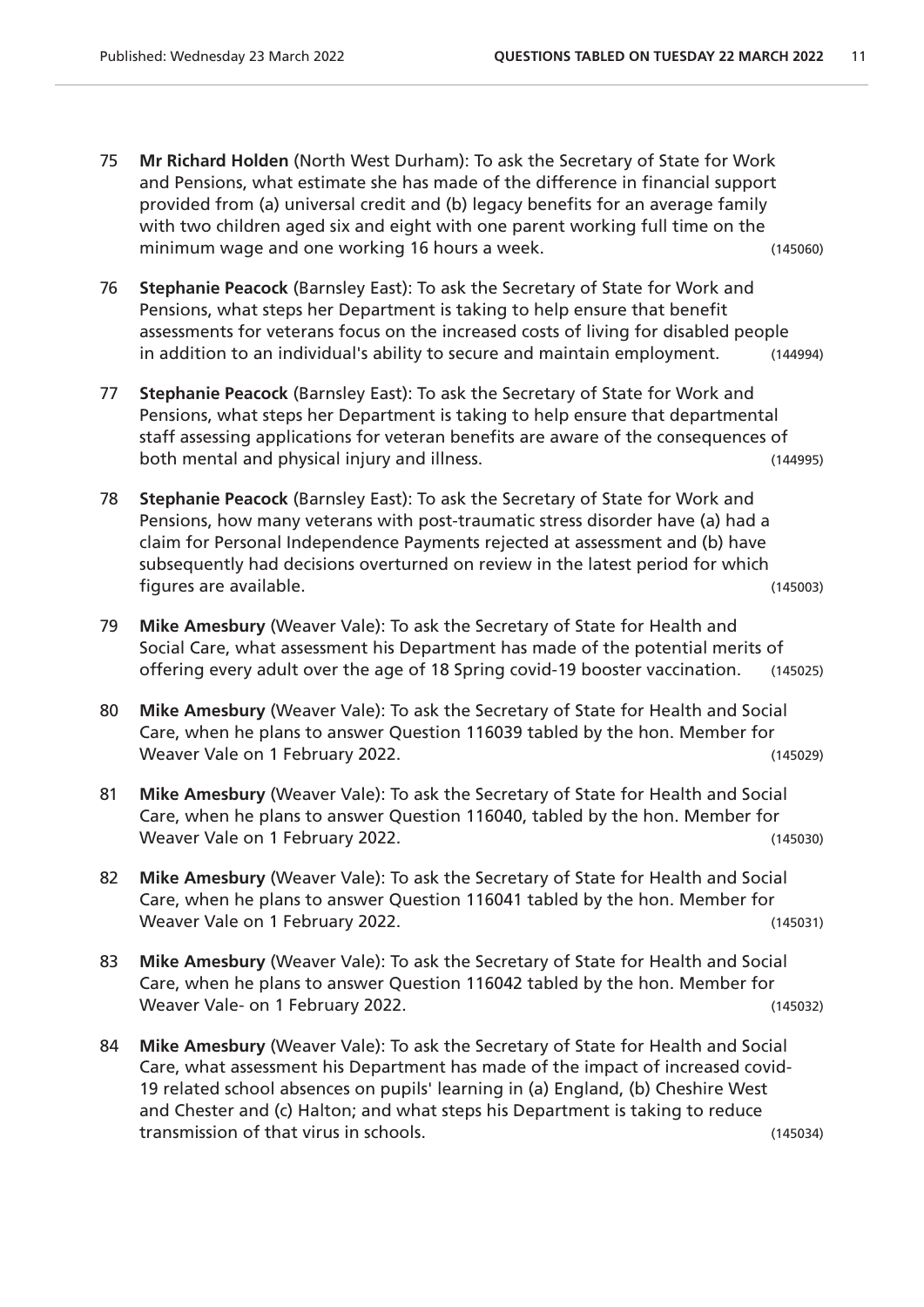- 85 **Mr Ben Bradshaw** (Exeter): To ask the Secretary of State for Health and Social Care, what estimate he has made of the number of patients not seen within the operational standard of the Cancer Pathway in (a) the South West and (b) Exeter as at 22 March 2022. (144822)
- 86 **Dr Liam Fox** (North Somerset): To ask the Secretary of State for Health and Social Care, whether integrated care systems have assessed local continence needs; and whether his Department has a strategy in place to meet such needs from April 2022. (144820)
- 87 **Dr Liam Fox** (North Somerset): To ask the Secretary of State for Health and Social Care, what recent assessment he has made of levels of adherence to the guidance entitled Excellence in Continence Care. (144821)
- 88 **Jane Hunt** (Loughborough): To ask the Secretary of State for Health and Social Care, what recent discussions he has had with the (a) Secretary of State for Education and (b) Secretary of State for Digital, Culture, Media and Sport on the Government's plans for the future of School Games funding. (145064)
- 89 **Daniel Kawczynski** (Shrewsbury and Atcham): To ask the Secretary of State for Health and Social Care, whether he has received a response to his recent letter requesting a progress update on the hospital transformation project in Shrewsbury and Telford; and what assessment he has made of the likelihood of the review and approval processes being completed in a timely manner, in the context of the current configuration on ambulance response and handover times.

(144871)

- 90 **Kim Leadbeater** (Batley and Spen): To ask the Secretary of State for Health and Social Care, what estimate he has made of the number of patients not seen within the operational standard of the Cancer Pathway in (a) England, (b) Yorkshire and (c) Batley and Spen constituency as at 22 March 2022. (145083)
- 91 **Caroline Lucas** (Brighton, Pavilion): To ask the Secretary of State for Health and Social Care, pursuant to the Answer of 21 March 2022 to Question 140419, on Contact tracing: software, what the funding has been for the Office for National Statistics' COVID-19 Infection Survey since its inception; what funding has been allocated for the continuing operation of that survey; if he will set out reasons for changes in funding allocated; and if he will make a statement. (144875)
- 92 **Caroline Lucas** (Brighton, Pavilion): To ask the Secretary of State for Health and Social Care, pursuant to the Answer of 21 March 2022 to Question 140419 on contact tracing: software, what the sample size has been for the Office for National Statistics' COVID-19 Infection Survey since it began; what the sample size will be for the continuing operation of that survey; and if he will make a statement. (144876)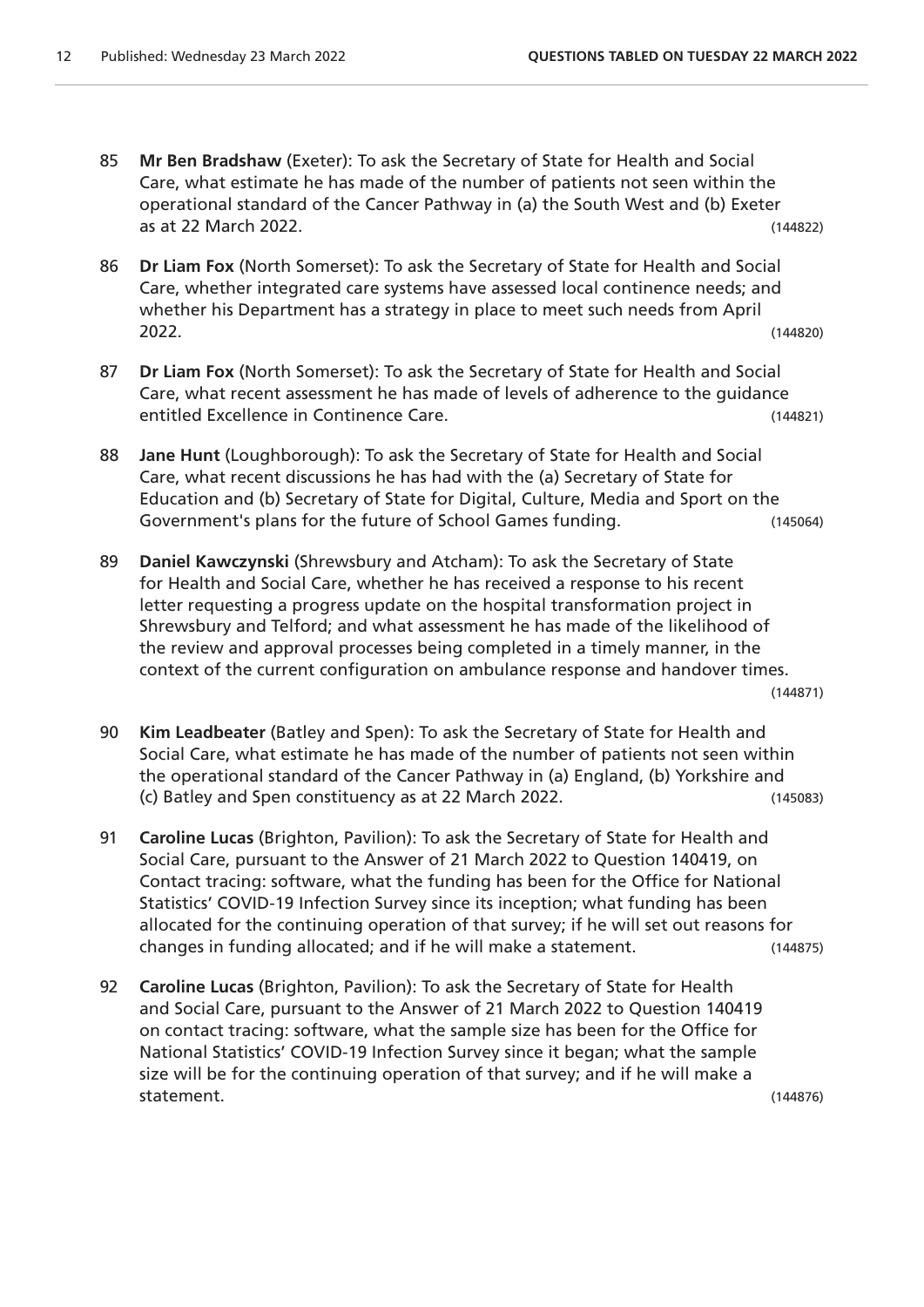- 93 **Justin Madders** (Ellesmere Port and Neston): To ask the Secretary of State for Health and Social Care, pursuant to the Answer of 10 January 2022 to Question 87710 on Coronavirus: Screening, what the future of those trials is under the Government's plans to live with covid. The covid control of the covid cover and covid cover (144929)
- 94 **Justin Madders** (Ellesmere Port and Neston): To ask the Secretary of State for Health and Social Care, what the HPV rates for heterosexual males born before 2006 are as of 22 March 2022. (144931)
- 95 **Justin Madders** (Ellesmere Port and Neston): To ask the Secretary of State for Health and Social Care, what discussions he has had with relevant stakeholders on removing or reducing covid-19 self-isolation guidance for care homes in the context of changes to national guidance. (144932)
- 96 **Justin Madders** (Ellesmere Port and Neston): To ask the Secretary of State for Health and Social Care, what his timetable is for implementing longer prescribing cycles for hormone replacement therapy prescriptions. (144936)
- 97 **Justin Madders** (Ellesmere Port and Neston): To ask the Secretary of State for Health and Social Care, pursuant to the Answer of 1 February 2022 to Question 113157 on Meningitis: Vaccination, what steps his Department has taken to monitor the MenB vaccination programme in the context of the rising case numbers of meningitis B. (144937)
- 98 **Justin Madders** (Ellesmere Port and Neston): To ask the Secretary of State for Health and Social Care, whether he has had discussions with relevant stakeholders on reviewing prescription guidelines following the decision by the Competition and Markets Authority to fine Advanz for the inflation of the price of Liothyronine. (144938)
- 99 **Julie Marson** (Hertford and Stortford): To ask the Secretary of State for Health and Social Care, how many dental practices in Hertford and Stortford constituency have applied for part of the £50 million funding intended to support the creation of more dentistry appointments. (145040)
- 100N**Kerry McCarthy** (Bristol East): To ask the Secretary of State for Health and Social Care, what assessment he has made of the risk to human health from levels of lead shot found in pheasants for sale in UK supermarkets. [Transferred] (143621)
- 101 **Esther McVey** (Tatton): To ask the Secretary of State for Health and Social Care, how many excess deaths there were in week 17 to week 51 of 2021, compared with the 2015-2019 baseline. (144893)
- 102 **Navendu Mishra** (Stockport): To ask the Secretary of State for Health and Social Care, pursuant to the Answer of 14 March 2022 to Question 119885, on Hyperactivity: Mental Health Services, what steps his Department is taking to support providers of adult mental health services in Stockport to reduce waiting times for adults accessing ADHD assessments and appointments. (145058)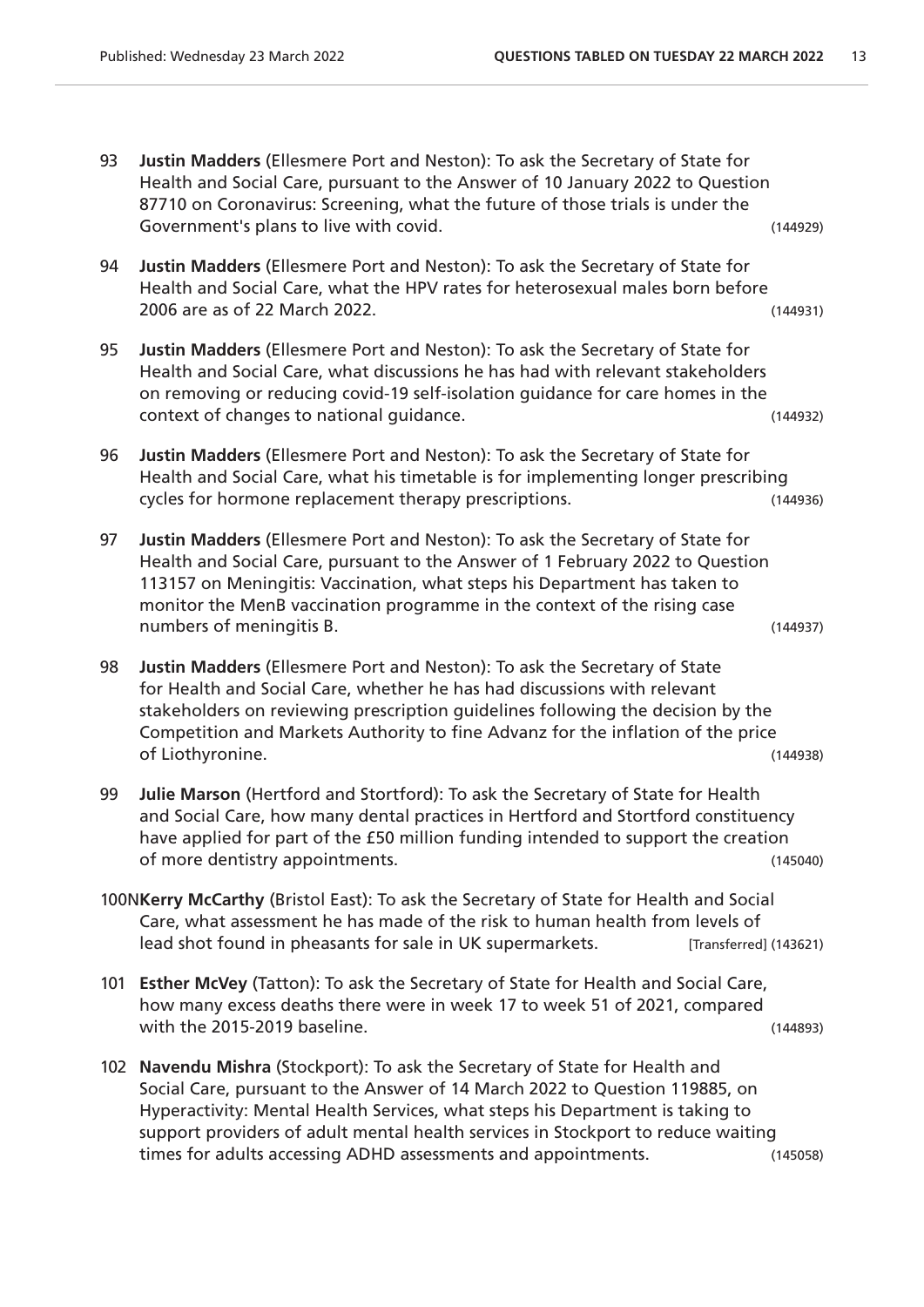- 103 **Navendu Mishra** (Stockport): To ask the Secretary of State for Health and Social Care, if his Department will introduce maximum waiting list times for adults accessing mental health services, such as ADHD services, in England. (145059)
- 104 **Helen Morgan** (North Shropshire): To ask the Secretary of State for Health and Social Care, what steps he is taking to reduce ambulance (a) response and (b) handover to A&E times in Shropshire. (145084)
- 105 **Stephanie Peacock** (Barnsley East): To ask the Secretary of State for Health and Social Care, what steps his Department is taking to record how many veterans are seen by NHS commissioned services for mental health support, including (a) time to enter treatment and (b) the length of treatment offered on delivery. (145001)
- 106 **Stephanie Peacock** (Barnsley East): To ask the Secretary of State for Health and Social Care, if he will take steps with the devolved Administrations to increase veterans access to cross border medical referrals where there is (a) a clinical need or (b) long local waiting lists. (145002)
- 107 **Stephanie Peacock** (Barnsley East): To ask the Secretary of State for Health and Social Care, whether the new social care data framework will identify veterans and their families accessing social care services. (145006)
- 108 **Stephanie Peacock** (Barnsley East): To ask the Secretary of State for Health and Social Care, whether the changes to financial assessments for social care support in England will disregard military compensation awarded for illness and injury caused by Service. (145007)
- 109 **Stephanie Peacock** (Barnsley East): To ask the Secretary of State for Health and Social Care, with reference to the Adult Social Care Reform White Paper, published in December 2021, whether the support needs of unpaid carers in the Armed Forces community will be included as part of the allocation of £25 million in funding to support unpaid carers. (145008)
- 110 **Stephanie Peacock** (Barnsley East): To ask the Secretary of State for Health and Social Care, whether carers from the ex-Service community will be recognised in guidance accompanying the new obligation for Integrated Care Boards to involve carers when commissioning care. (145009)
- 111 **Stephanie Peacock** (Barnsley East): To ask the Secretary of State for Health and Social Care, what data his Department holds on the number of young carers from Armed Forces families. (145010)
- 112 **Dr Dan Poulter** (Central Suffolk and North Ipswich): To ask the Secretary of State for Health and Social Care, how many full time equivalent general practitioners in England excluding those still in training (a) there were in each year since 2015 and (b) there are in 2022 to date. (144878)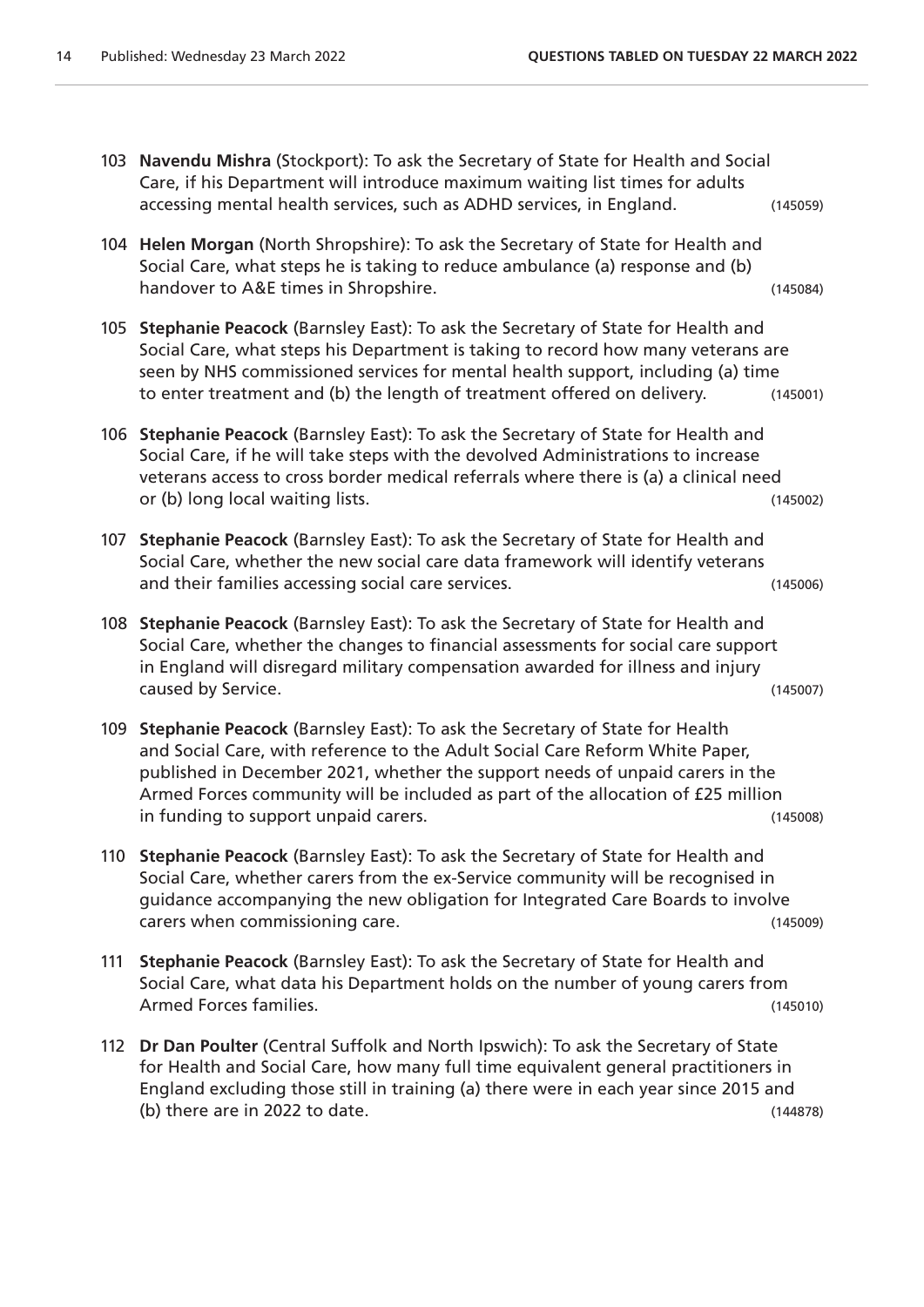- 113 **Dr Dan Poulter** (Central Suffolk and North Ipswich): To ask the Secretary of State for Health and Social Care, how many full time equivalent general practitioners, excluding those still in training, there were per head of population in England (a) in each year since 2015 and (b) to date in 2022. (144879)
- 114 **Ms Anum Qaisar** (Airdrie and Shotts): To ask the Secretary of State for Health and Social Care, when he plans to reply to the correspondence from the hon. Member for Airdrie and Shotts dated 10 December 2021, 20 December 2021, 11 January 2022, 8 February 2022 and 3 March 2022 on developing a four-nation approach to improving research and funding into childhood cancer. (145081)
- 115 **Jim Shannon** (Strangford): To ask the Secretary of State for Health and Social Care, what steps his Department is taking to help ensure early diagnosis of prostate cancer. (144904)
- 116 **Jim Shannon** (Strangford): To ask the Secretary of State for Health and Social Care, how many people have been diagnosed with ulcerative colitis in the last three years. (144905)
- 117 **Jim Shannon** (Strangford): To ask the Secretary of State for Health and Social Care, how many women have been treated with hormone replacement therapy in the last three years. (144906)
- 118 **Jim Shannon** (Strangford): To ask the Secretary of State for Health and Social Care, if he will re-consider the prescription of co-proxamol on the NHS in the UK. (144907)
- 119 **Cat Smith** (Lancaster and Fleetwood): To ask the Secretary of State for Health and Social Care, whether his Department holds evidence of how CAMHS services in each local authority are prioritising the mental health needs of young people who are (a) on a child protection plan, (b) in the care system and (c) care leavers under 18; and what recent estimate he has made of the average waiting time for those known to social services to receive mental health support. (144942)
- 120 **Derek Twigg** (Halton): To ask the Secretary of State for Health and Social Care, what the requirement for the number of full-time equivalent GP's is in the Halton CCG area; and how many are practicing in that area as of 22 March 2022. (144840)
- 121 **Stuart Anderson** (Wolverhampton South West): To ask the Secretary of State for Foreign, Commonwealth and Development Affairs, what recent progress she has made with her international counterparts on tackling human rights abuses in human rights priority countries. The same state of the state of the state (145036)
- 122N**Ed Davey** (Kingston and Surbiton): To ask the Secretary of State for Foreign, Commonwealth and Development Affairs, what steps has she taken to ensure that UK Government sanctions are being applied in the crown dependencies and overseas territories. [Transferred] (143546)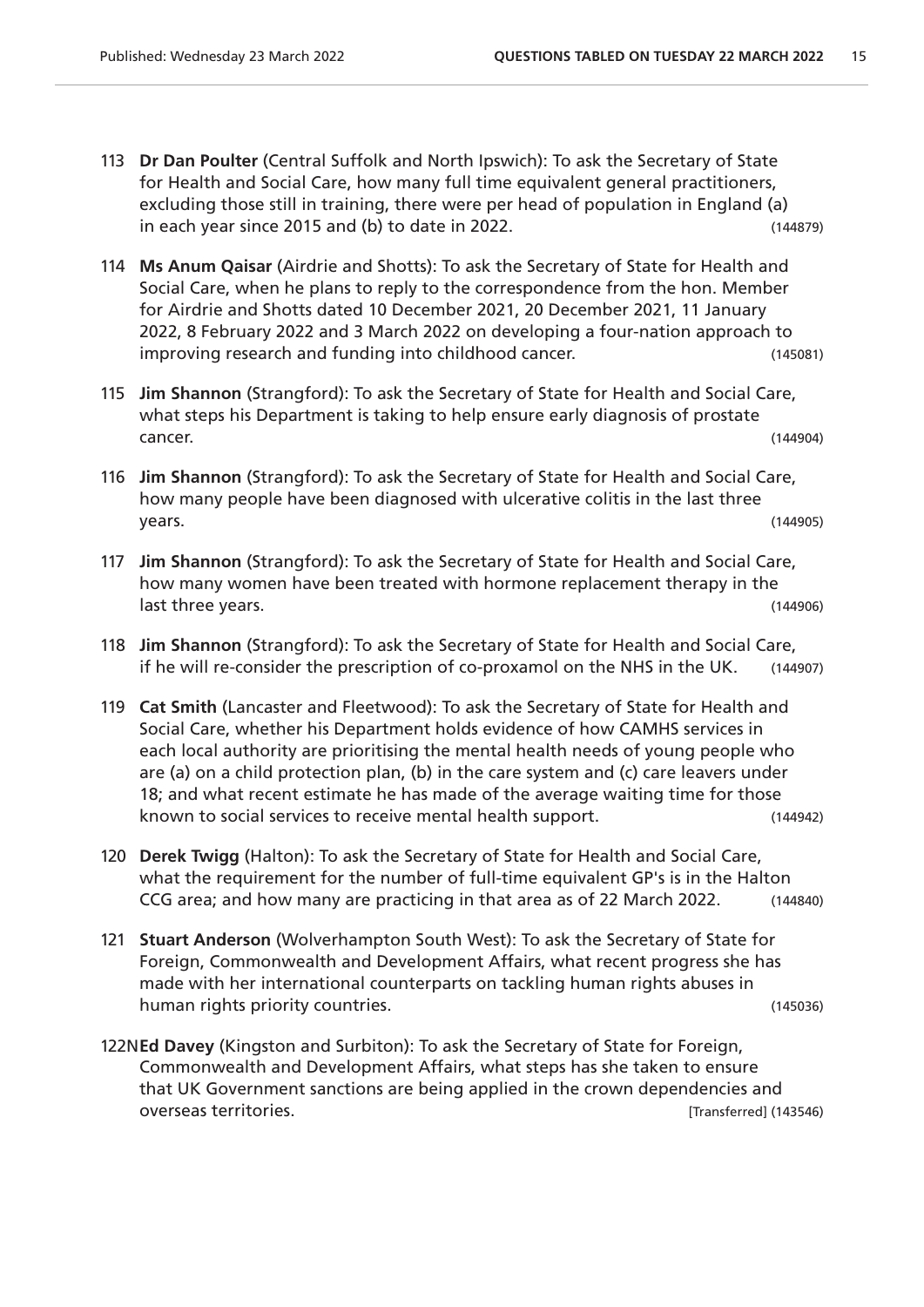(144889)

- 123 **Alicia Kearns** (Rutland and Melton): To ask the Secretary of State for Foreign, Commonwealth and Development Affairs, whether the Information Unit in her Department will coordinate its work with the Counter Disinformation Cell led by the Department for Digital, Culture, Media and Sport; and whether that unit is (a) permanent and (b) will be in constant operation. (145048)
- 124N**Dr Julian Lewis** (New Forest East): To ask the Secretary of State for Foreign, Commonwealth and Development Affairs, if she will publish a consolidated list of all Russian banks and comparable institutions which (a) are and (b) are not being sanctioned, together with an explanation of the decision not to impose sanctions on all the organisations listed and an estimate of the extent to which those which remain unsanctioned undermine the effectiveness of the sanctions against the Russian banking sector. The contract of the contract of the contract of the contract of the contract of the contract of the contract of the contract of the contract of the contract of the contract of the contract of the co
- 125 **Dr Matthew Offord** (Hendon): To ask the Secretary of State for Foreign, Commonwealth and Development Affairs, what role the Government of Russia is undertaking in the Joint Comprehensive Plan of Action. (144883)
- 126 **Dr Matthew Offord** (Hendon): To ask the Secretary of State for Foreign, Commonwealth and Development Affairs, if her Department will take steps to encourage her international partners to ensure that sanctions on Russia include nuclear facilities located in other sovereign territories. (144884)
- 127 **Dr Matthew Offord** (Hendon): To ask the Secretary of State for Foreign, Commonwealth and Development Affairs, if she will take steps to ensure that all the international activities of Rosatom are subject to Russian sanctions. (144885)
- 128 **Dr Matthew Offord** (Hendon): To ask the Secretary of State for Foreign, Commonwealth and Development Affairs, what estimate his Department has made of the number of British nationals who have been convicted of capital offences in foreign territories. (144886)
- 129 **Dr Matthew Offord** (Hendon): To ask the Secretary of State for Foreign, Commonwealth and Development Affairs, which foreign sovereign states hold British nationals convicted of capital offences as of 22 March 2022. (144887)
- 130 **Dr Matthew Offord** (Hendon): To ask the Secretary of State for Foreign, Commonwealth and Development Affairs, how much financial support her Department has given to the work and activities of the United Nations Mine Action Service in each of the last 3 years. The service of the last 3 years.
- 131 **Dr Matthew Offord** (Hendon): To ask the Secretary of State for Foreign, Commonwealth and Development Affairs, what support the United Nations Mine Action Service is providing on military (a) training and (b) equipment in Ukraine.

132 **Jim Shannon** (Strangford): To ask the Secretary of State for Foreign, Commonwealth and Development Affairs, whether she has had recent discussions with the Qatari Government on ISIS terrorist attacks in that country. (144903)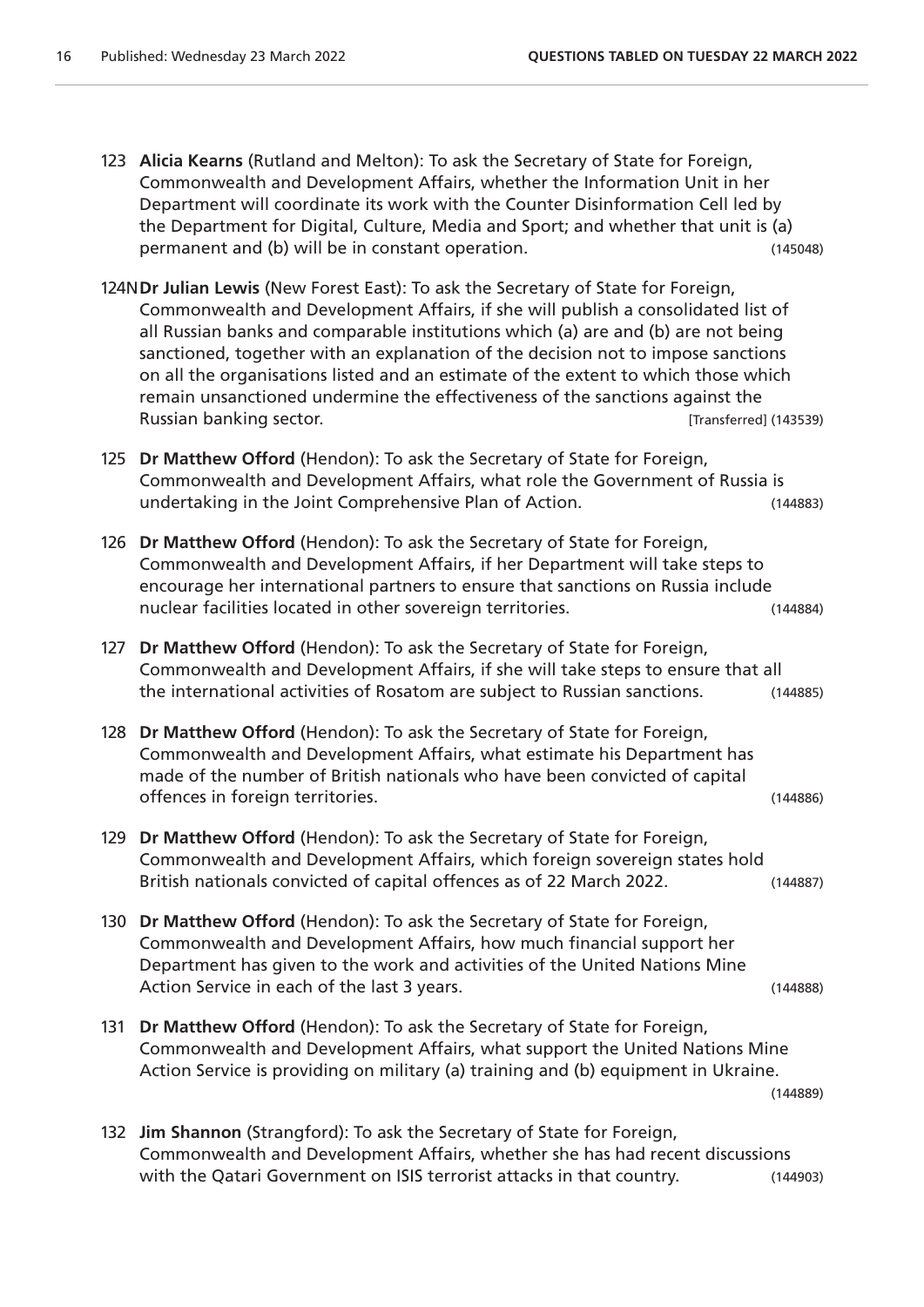- 133 **Ms Diane Abbott** (Hackney North and Stoke Newington): To ask the Secretary of State for the Home Department, what steps she is taking to help ensure appropriate guidance is issued to police officers, to prevent unnecessary strip searches or intimate searches of children. (144813)
- 134 **Ms Diane Abbott** (Hackney North and Stoke Newington): To ask the Secretary of State for the Home Department, what recent steps she has taken to help ensure that strip searches or invasive searches of children are reviewed (a) on the basis of safeguarding concerns and (b) by an appropriate body that is empowered to act against wrongful strip or invasive searches. (144814)
- 135 **Ms Diane Abbott** (Hackney North and Stoke Newington): To ask the Secretary of State for the Home Department, what steps she is taking to help ensure that the Authorised Professional Practice (APP) is complied with by serving Officers, specifically with reference to stop and search. (144815)
- 136 **Ms Diane Abbott** (Hackney North and Stoke Newington): To ask the Secretary of State for the Home Department, what plans the Government has to improve support to children who have been strip searched or intimately searched. (144816)
- 137 **Ms Diane Abbott** (Hackney North and Stoke Newington): To ask the Secretary of State for the Home Department, whether she has plans to take steps to speed up the time it takes for the IOPC to publish its reports. (144817)
- 138 **Mike Amesbury** (Weaver Vale): To ask the Secretary of State for the Home Department, with reference to the Homes for Ukraine scheme, what estimate her Department has made of the number of sponsors matched with a refugee in each local authority to date. (145028)
- 139 **Fleur Anderson** (Putney): To ask the Secretary of State for the Home Department, for what reason the priority visa service for all application routes remains suspended for Pakistan. (145041)
- 140 **Mr Steve Baker** (Wycombe): To ask the Secretary of State for the Home Department, what recent assessment she has made of the effectiveness of the clamping and parking provisions in the Protection of Freedoms Act 2012 against the original objectives of the policy; and if she will make a statement. (144892)
- 141 **Wera Hobhouse** (Bath): To ask the Secretary of State for the Home Department, what recent assessment she has made of the effectiveness of polices on reducing drug use on university campuses. (144986)
- 142 **Wera Hobhouse** (Bath): To ask the Secretary of State for the Home Department, what her Department's position is in response to the recommendations of the Higher Education Policy Institute's recent report entitled Illicit drug use in universities: zero tolerance or harm reduction?, published on 3 March 2022, which calls on the education sector to drop the zero tolerance approach to illicit drug use for personal users. (144987)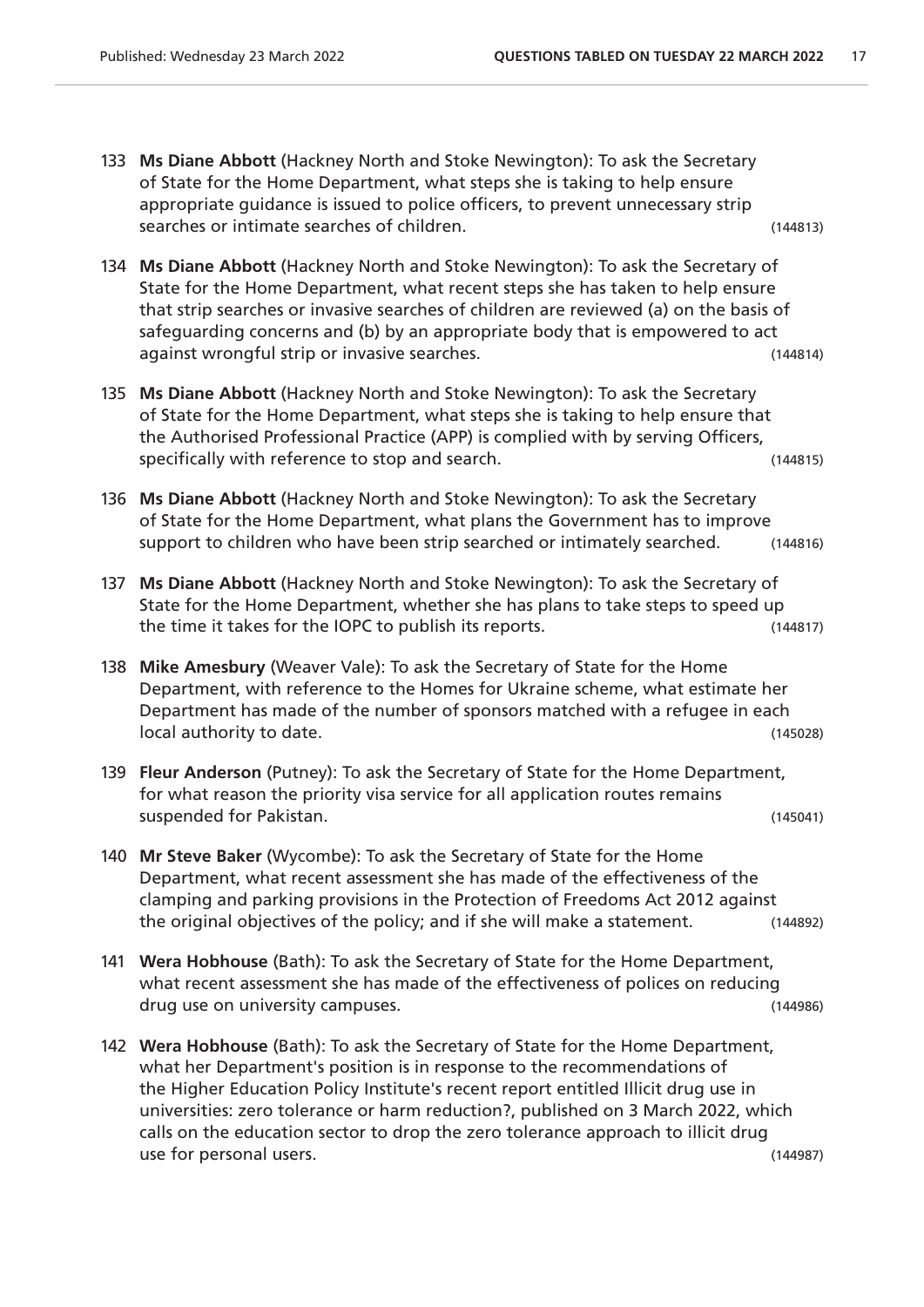- 143 **Justin Madders** (Ellesmere Port and Neston): To ask the Secretary of State for the Home Department, what the average processing time is for cases referred to the National Referral Mechanism as of 22 March 2022. (144933)
- 144 **Justin Madders** (Ellesmere Port and Neston): To ask the Secretary of State for the Home Department, how many outstanding cases are being considered by the National Referral Mechanism as of 22 March 2022. (144934)
- 145 **Justin Madders** (Ellesmere Port and Neston): To ask the Secretary of State for the Home Department, which businesses are contracted to provide accommodation via the Asylum and Accommodation and Support Contracts; and in which locations they operate in. (144939)
- 146 **Navendu Mishra** (Stockport): To ask the Secretary of State for the Home Department, if she will take steps to ensure that the Animals in Science Regulation Unit (a) strengthens its regulatory oversight responsibilities and (b) increases the number of inspections it undertakes. (145054)
- 147 **Ian Paisley** (North Antrim): To ask the Secretary of State for the Home Department, what the annual cost to the public purse is for housing migrants within hotels in Northern Ireland. The control of the control of the control of the control of the control of the control of the control of the control of the control of the control of the control of the control of the con
- 148 **Luke Pollard** (Plymouth, Sutton and Devonport): To ask the Secretary of State for the Home Department, pursuant to the Answer of 22 March 2022 to Question 121942, on Animal Experiments, of the 65,888 botulinum tests carried out, what product was being tested in those tests; and for what reason a validated cellbased assay was not used for those tests. (145035)
- 149 **Fleur Anderson** (Putney): To ask the Secretary of State for Defence, if he will launch an inquiry into diversity and inclusion in the Armed Forces. (145044)
- 150 **Deidre Brock** (Edinburgh North and Leith): To ask the Secretary of State for Defence, what his most recent estimate is for the date of completion of the dismantling work on the Revenge submarine and the removal of its component low level radioactive waste. (144928)
- 151 **Sir John Hayes** (South Holland and The Deepings): To ask the Secretary of State for Defence, whether the Government plans to mark the service of the 125,000 Bomber Command volunteers during the Second World War with a dedicated campaign medal for their service. (144831)
- 152 **Stephen Morgan** (Portsmouth South): To ask the Secretary of State for Defence, with reference to the report by the National Audit Office, Optimising the defence estate, published in June in 2021, what assessment his Department has made of the (a) potential impact of closure of sites on local communities and economies and (b) compatibility of HM Treasury's policy on seeking best financial return with local needs and aspirations for renewal of those sites. (145019)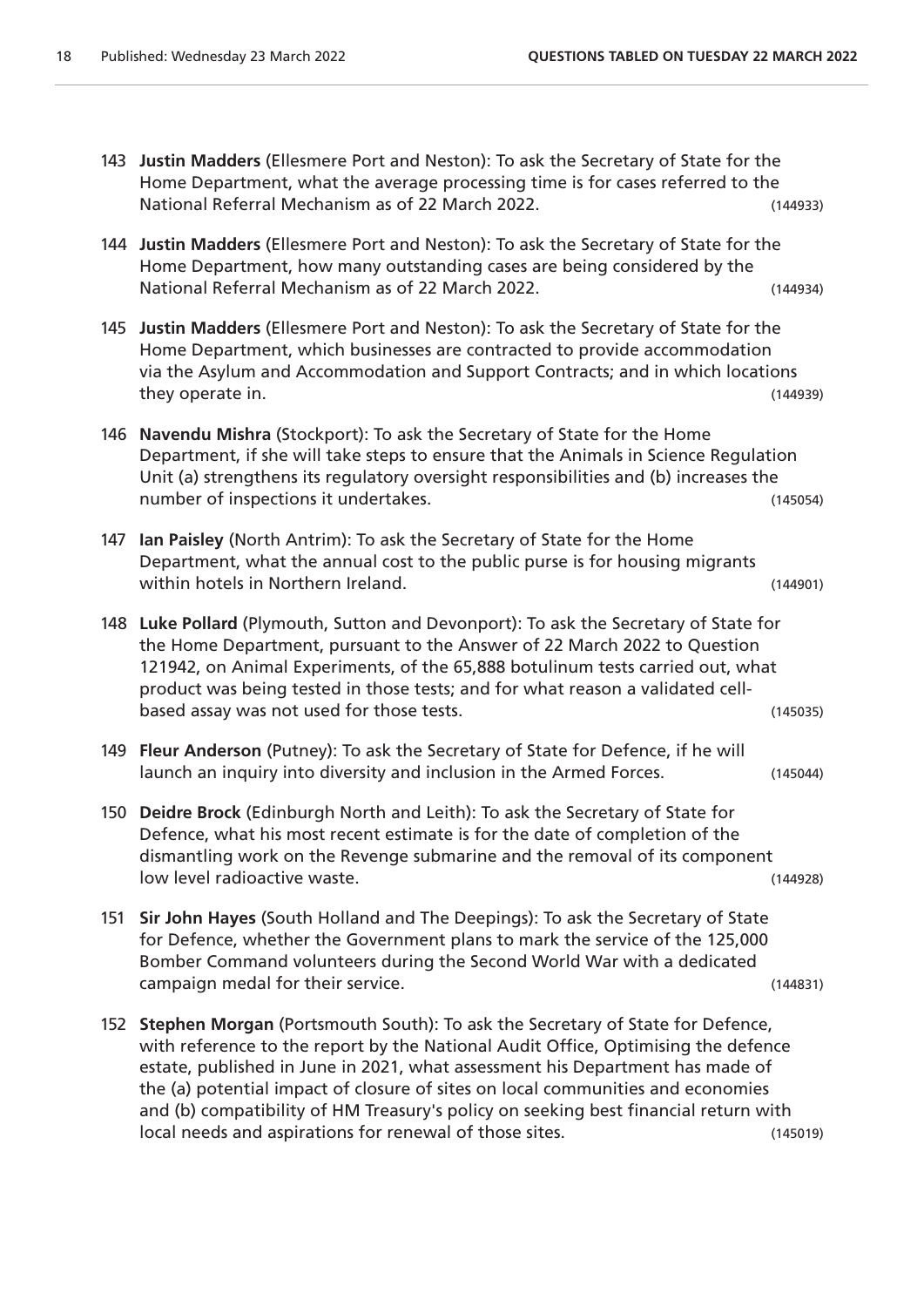- 153 **Stephen Morgan** (Portsmouth South): To ask the Secretary of State for Defence, whether his Department has plans to assess other countries' practice in respect of the disposal of surplus government land, including Italy, France and Germany where redundant defence sites are given to agencies separate from defence ministries. (145020)
- 154 **Stephanie Peacock** (Barnsley East): To ask the Secretary of State for Defence, what progress his Department has made on the roll-out of the Cortisone programme to ensure that those medically discharged from the Armed Forces (a) receive their medical history documents within one month of leaving the military and (b) can register with a civilian GP to continue to receive treatment. (144996)
- 155 **Stephanie Peacock** (Barnsley East): To ask the Secretary of State for Defence, what steps he is taking to help ensure that individuals are not medically discharged from the Armed Forces with a mental health need without (a) receiving a formal diagnosis and information on treatment and support options and (b) a referral to appropriate services where clinically recommended. (144997)
- 156 **Stephanie Peacock** (Barnsley East): To ask the Secretary of State for Defence, what steps his Department is taking to help ensure there are thorough mental health assessments for those leaving the military with a physical injury, even where no symptoms have presented. (144998)
- 157 **Stephanie Peacock** (Barnsley East): To ask the Secretary of State for Defence, how many Afghan nationals with UK visas who served (a) as interpreters and (b) in other locally employed staff roles have resettled in the UK as of 28 February 2022; and what steps his Department is taking to support those people and their families. (144999)
- 158 **Stephanie Peacock** (Barnsley East): To ask the Secretary of State for Defence, what steps his Department has taken to enable ex-service personnel to find employment in the defence industry. The same of the same of the same of the same of the same of the same of the same of the same of the same of the same of the same of the same of the same of the same of the same of the sa
- 159 **Stephanie Peacock** (Barnsley East): To ask the Secretary of State for Defence, what steps his Department is taking to help ensure veteran services are consistent across the UK; and if he will make an assessment of the potential for improvements in co-ordination between veteran services deliverers. (145004)
- 160 **Stephanie Peacock** (Barnsley East): To ask the Secretary of State for Defence, what steps his Department plans to take to monitor the application of the new Armed Forces Covenant Duty on relevant public bodies; and if he will take steps to ensure members of the Armed Forces community have access to information on the effectiveness of the Covenant's operation. (145005)
- 161 **Andrew Rosindell** (Romford): To ask the Secretary of State for Defence, how many people from the British Overseas Territories have served in the British Armed forces in each of the last five years, by each Overseas Territory. (144847)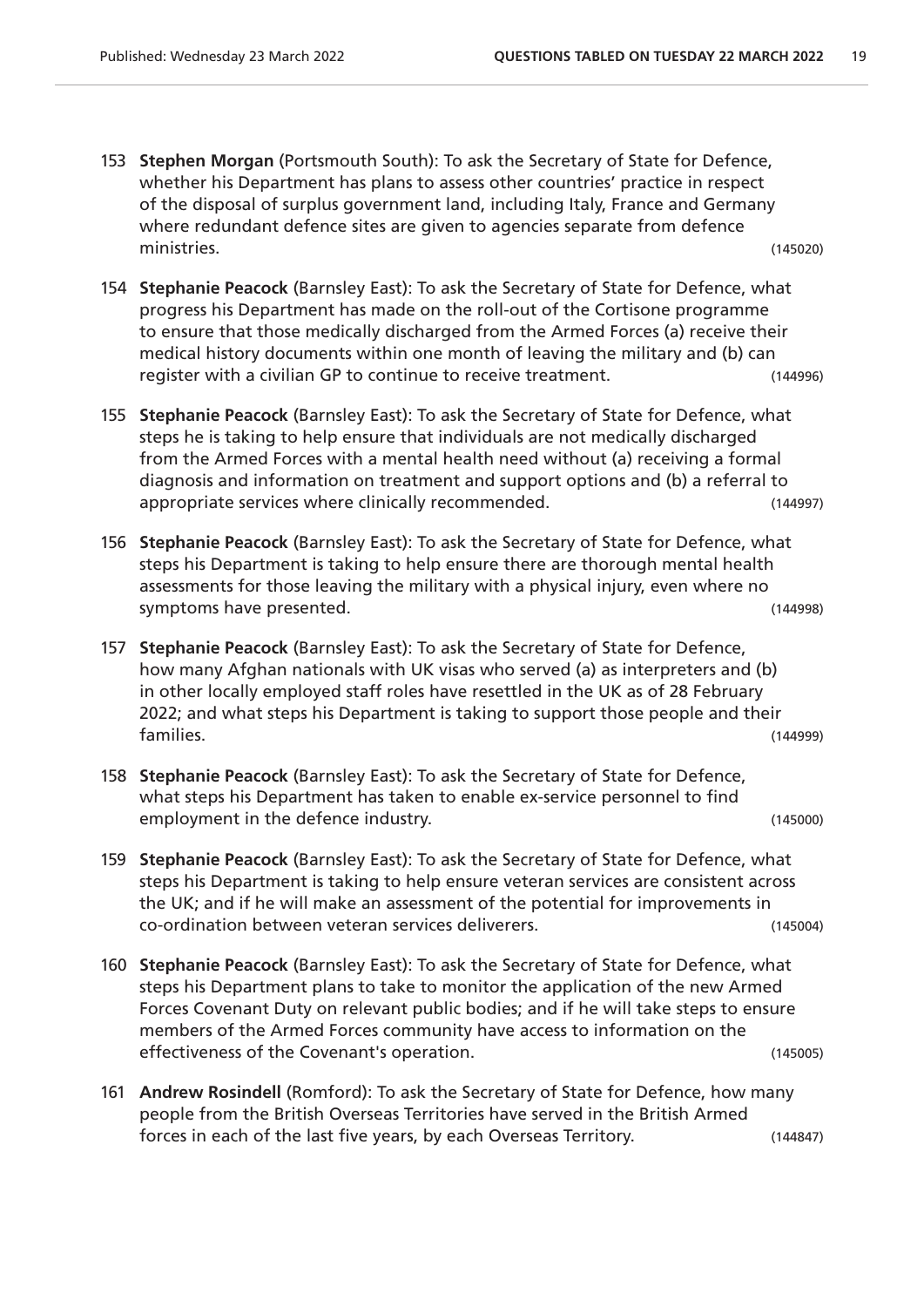- 162N**Dawn Butler** (Brent Central): To ask the Secretary of State for Justice, how many trained Independent Sexual Violence Advisers were working with police forces in England and Wales in each of the last five years for which figures are available. [Transferred] (143612)
- 163 **Sam Tarry** (Ilford South): To ask the Secretary of State for Justice, whether his Department has made an estimate of the costs of psychiatric assessments in relation to cases where victims of domestic violence are required to prove capacity to make their own choices, having previously surrendered power of attorney, under duress, to their abusers. (145062)
- 164 **Emily Thornberry** (Islington South and Finsbury): To ask the Secretary of State for Justice, what the (a) mean and (b) median length of time in employment of prison officers was in each of the Prison Service Establishment Regions in each year since 2010. (144862)
- 165 **Emily Thornberry** (Islington South and Finsbury): To ask the Secretary of State for Justice, how many (a) total and (b) full-time equivalent staff were employed in each of the Prison Service Establishment regions in each year since 2010. (144863)
- 166 **Emily Thornberry** (Islington South and Finsbury): To ask the Secretary of State for Justice, what estimate he has made of the savings to Government from reduced prison officer numbers since 2010. (144866)
- 167 **Emily Thornberry** (Islington South and Finsbury): To ask the Secretary of State for Justice, for what purpose his Department awarded a £3.5 million contract to Ernst & Young, published on 11 Nov 2021. (144867)
- 168 **Deidre Brock** (Edinburgh North and Leith): To ask the Chancellor of the Exchequer, what assessment he has been made of the potential merits of offering VAT relief on the repair of personal and household goods to support sustainability and circular economy commitments. (144927)
- 169 **Ruth Edwards** (Rushcliffe): To ask the Chancellor of the Exchequer, what data his Department holds on the number of female entrepreneurs that have participated in the SEIS scheme, compared with male counterparts. (145049)
- 170 **Ruth Edwards** (Rushcliffe): To ask the Chancellor of the Exchequer, whether his Department has undertaken any studies to determine the potential merits for female entrepreneurs of extending from two to three years the maximum time someone has been trading in order to be eligible for SEIS. (145050)
- 171 **Wera Hobhouse** (Bath): To ask the Chancellor of the Exchequer, what fiscal steps he plans to take to support university and college students in the context of the the rise in cost of living. (144988)
- 172 **Jane Hunt** (Loughborough): To ask the Chancellor of the Exchequer, whether there is a time limit on HMRC's pursuit of outstanding monies owed under the loan charge. (145065)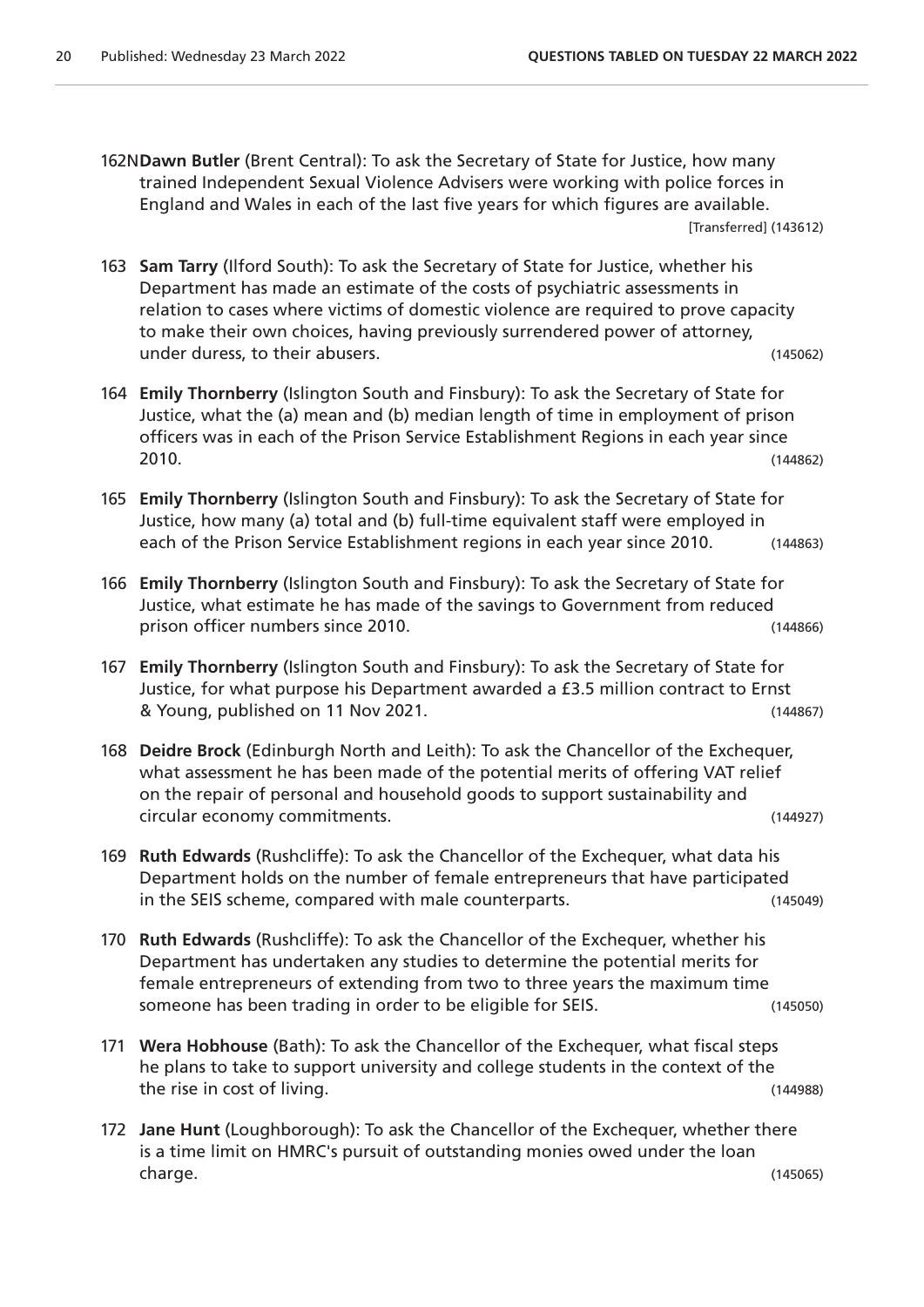- 173 **Justin Madders** (Ellesmere Port and Neston): To ask the Chancellor of the Exchequer, if he will publish his Department's assumptions on tax revenue from (a) VAT and (b) profits on fossil fuel sales over the next 12 months. (144940)
- 174 **Stephen Metcalfe** (South Basildon and East Thurrock): To ask the Chancellor of the Exchequer, if he will make an assessment of the compatibility of differing VAT rates for public and domestic charging of electric vehicles with the principle of VAT neutrality. (144894)
- 175 **Stephen Metcalfe** (South Basildon and East Thurrock): To ask the Chancellor of the Exchequer, with reference to Value Added Tax Act 1994 Schedule 7A, Group 1, Paragraph 5, on what basis some electric vehicle charging is taxed at a rate of 20 per cent VAT. (144895)
- 176 **Charlotte Nichols** (Warrington North): To ask the Chancellor of the Exchequer, if he will make it his policy to regularly (a) monitor and (b) publish data on the impact of inflation on disabled people. The same of the control of the control of the control of the control o
- 177 **Andrew Rosindell** (Romford): To ask the Chancellor of the Exchequer, what the liabilities or obligations are of an Overseas Territory in the event that it defaults on its debt to international creditors; in what circumstances his Department would be obliged by statute or constitutional provisions to offer financial assistance to, or assume those liabilities; on how many occasions this has happened; and what mechanisms were used. (144845)
- 178 **Andrew Rosindell** (Romford): To ask the Chancellor of the Exchequer, whether he has made a recent estimate of the economic value of the Overseas Territories to the UK economy. (144846)
- 179 **Derek Thomas** (St Ives): To ask the Chancellor of the Exchequer, what steps he is taking to support the haulage industry in response to high fuel prices. (144983)
- 180 **Richard Thomson** (Gordon): To ask the Chancellor of the Exchequer, if he will instruct HMRC to amend Excise Notice 75 to include charity tractor runs within the scope of activities eligible to use red diesel. (145045)

### Questions for Answer on Friday 25 March

#### **Questions for Written Answer**

1N **Simon Hoare** (North Dorset): To ask the Secretary of State for Foreign, Commonwealth and Development Affairs, what mechanisms exist to (a) suspend or (b) remove a permanent member of the UN Security Council. (144969)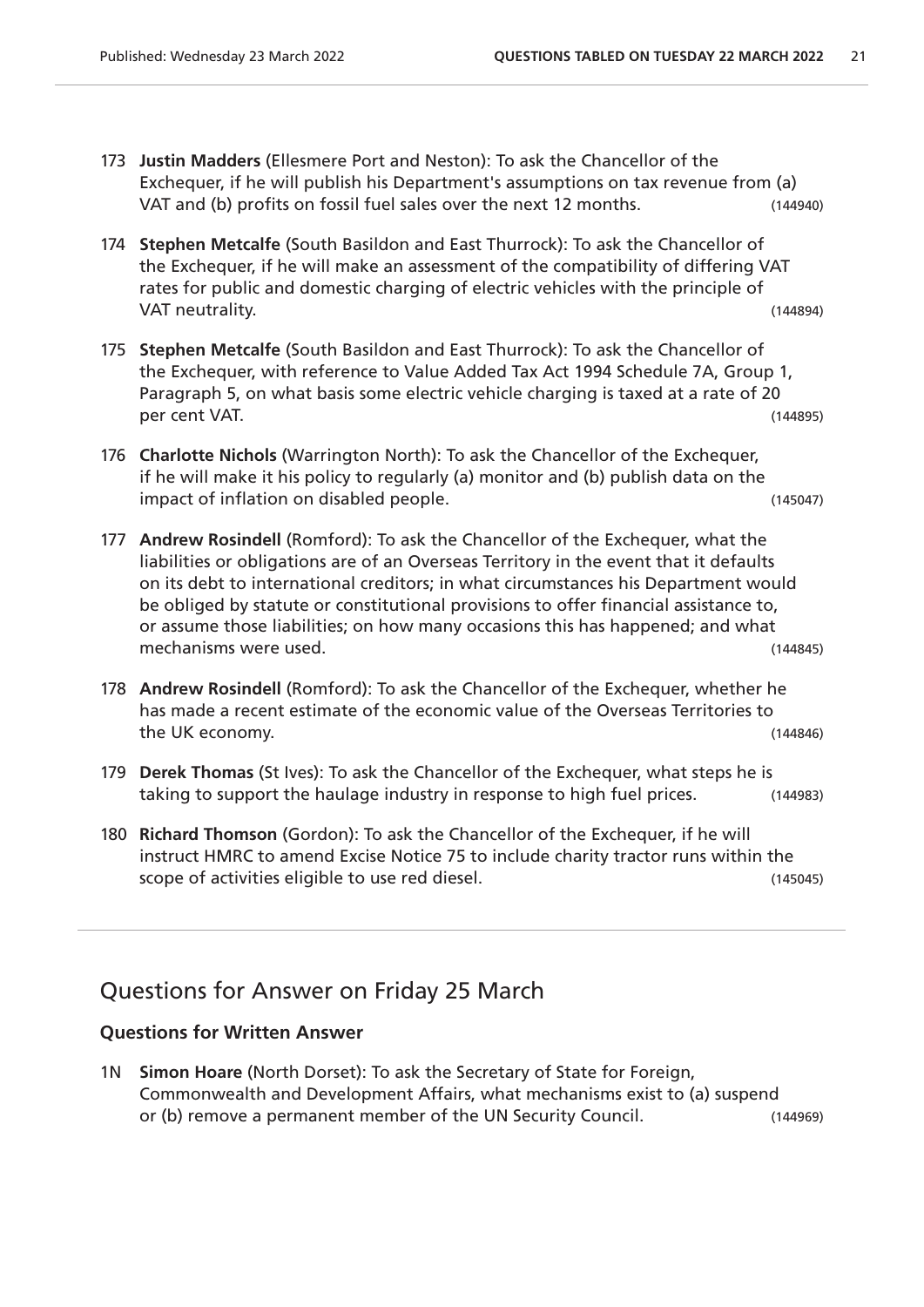2N **Simon Hoare** (North Dorset): To ask the Secretary of State for Foreign, Commonwealth and Development Affairs, how much overseas aid her Department has allocated to (a) India and (b) Pakistan in each year between 2015 and year end 2022; and what amount will be allocated to (a) India and (b) Pakistan over the next five years. (145085)

# Questions for Answer on Monday 28 March

- 1N **Dan Jarvis** (Barnsley Central): To ask the Secretary of State for Business, Energy and Industrial Strategy, how many cases have been awarded compensation using only a death certificate under the Coal Industry Pneumoconiosis Compensation Scheme since 1985. (144911)
- 2N **Dan Jarvis** (Barnsley Central): To ask the Secretary of State for Business, Energy and Industrial Strategy, how many cases have been assessed for compensation under the Coal Industry Pneumoconiosis Compensation Scheme since 1985. (144912)
- 3N **Craig Mackinlay** (South Thanet): To ask the Secretary of State for Business, Energy and Industrial Strategy, what estimate his Department has made of the UK electricity demand in 2050; what forecast his Department has made of the composition of the energy source supplying that demand. (144982)
- 4N **Chris Stephens** (Glasgow South West): To ask the Secretary of State for Business, Energy and Industrial Strategy, which Departments within the Shared Service Matrix Cluster have in-house shared services; and from which offices those shared services are conducted. The services are conducted.
- 5N **Peter Dowd** (Bootle): To ask the Secretary of State for Digital, Culture, Media and Sport, with reference to recent research on the marketing and consumption of no and low alcohol drinks in the UK published by the Institute of Alcohol Studies, what assessment he has made of the potential risk posed by the marketing strategies of those products in exposing children to alcohol brands. (144925)
- 6N **Peter Dowd** (Bootle): To ask the Secretary of State for Digital, Culture, Media and Sport, with reference to recent research on the marketing and consumption of no and low alcohol drinks in the UK published by the Institute of Alcohol Studies, whether his Department has plans to restrict the ways and contexts in which those products can be promoted. (144926)
- 7N **Dan Jarvis** (Barnsley Central): To ask the Secretary of State for Education, whether he has had recent discussions with the Chancellor of the Exchequer on the potential merits of making financial support available to child minders where they are unable to provide childminding services as a result of someone in their household testing positive for covid-19. (144910)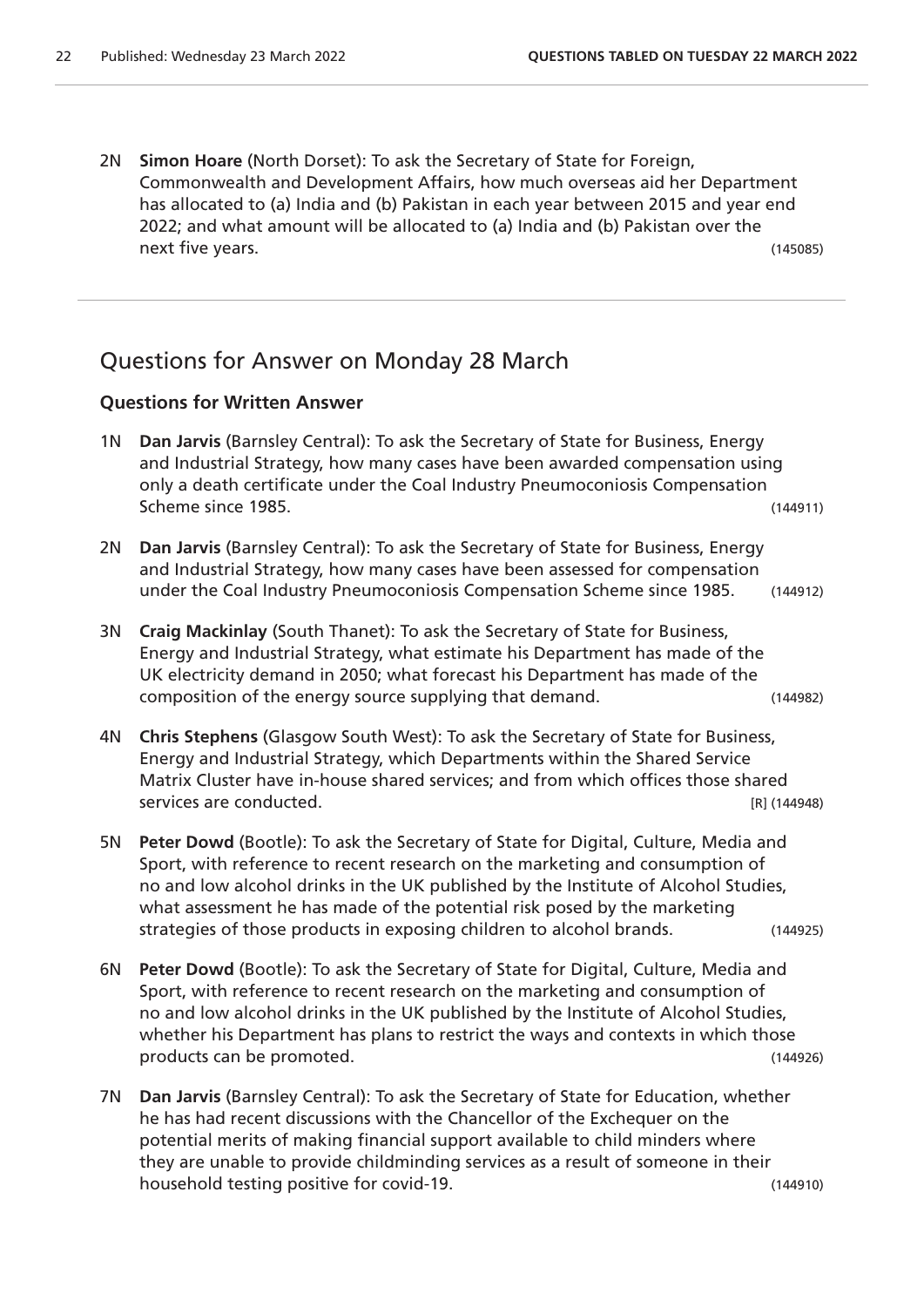- 8N **Navendu Mishra** (Stockport): To ask the Secretary of State for Education, whether local authority fosters carers will be eligible to host Ukrainian (a) groups and (b) individuals under the Homes for Ukraine scheme. (145051)
- 9N **Bridget Phillipson** (Houghton and Sunderland South): To ask the Secretary of State for Education, pursuant to the Answer of 22 March 2022, on Teachers: Re-employment, what steps he has taken to improve operational planning and the collection of statistical information about the re-employment of teachers while minimising the burden on contractors. The contractors of the contractors of the contractors of the contractors.
- 10N **Kerry McCarthy** (Bristol East): To ask the Secretary of State for Environment, Food and Rural Affairs, what discussions he has had with the Secretary of State for Levelling Up, Housing and Communities on (a) the recommendations on land use in the National Food Strategy and (b) the allocation of land within the planning system for food growing and farming.
- 11N **Gareth Bacon** (Orpington): To ask the Secretary of State for Levelling Up, Housing and Communities, what assessment he has made of the impact of Tower Hamlets Council's decision not to publish the costs of its town hall project; and what statutory powers he has to help ensure that public expenditure on public projects of £100 million and over are published. (145046)
- 12N **Wendy Chamberlain** (North East Fife): To ask the Secretary of State for Levelling Up, Housing and Communities, what discussions he has had with representatives of insurance companies on housing insurance of people who house (a) Ukrainian and (b) other refugees. (145039)
- 13N **Alex Cunningham** (Stockton North): To ask the Secretary of State for Levelling Up, Housing and Communities, pursuant to the Answer of 21 March 2022 to Question 141196, on Homes for Ukraine Scheme: Vetting, what safeguarding checks will be undertaken on people providing accommodation under the Homes for Ukraine scheme. (144896)
- 14N **Rachael Maskell** (York Central): To ask the Secretary of State for Levelling Up, Housing and Communities, with reference to the Homes for Ukraine scheme, how long will it take for applicants to get an (a) DBS check and (b) enhanced DBS check. (144949)
- 15N **Rachael Maskell** (York Central): To ask the Secretary of State for Levelling Up, Housing and Communities, with reference to the Homes for Ukraine scheme, if he will make an assessment of the effectiveness of the process by which Ukrainian refugees register their interest to be hosted in the UK. (144950)
- 16N **Rachael Maskell** (York Central): To ask the Secretary of State for Levelling Up, Housing and Communities, with reference to the Homes for Ukraine scheme, whether he will allow people travelling to the UK for the purposes of that scheme to meet with possible hosts prior to an allocation of a home to stay in. (144952)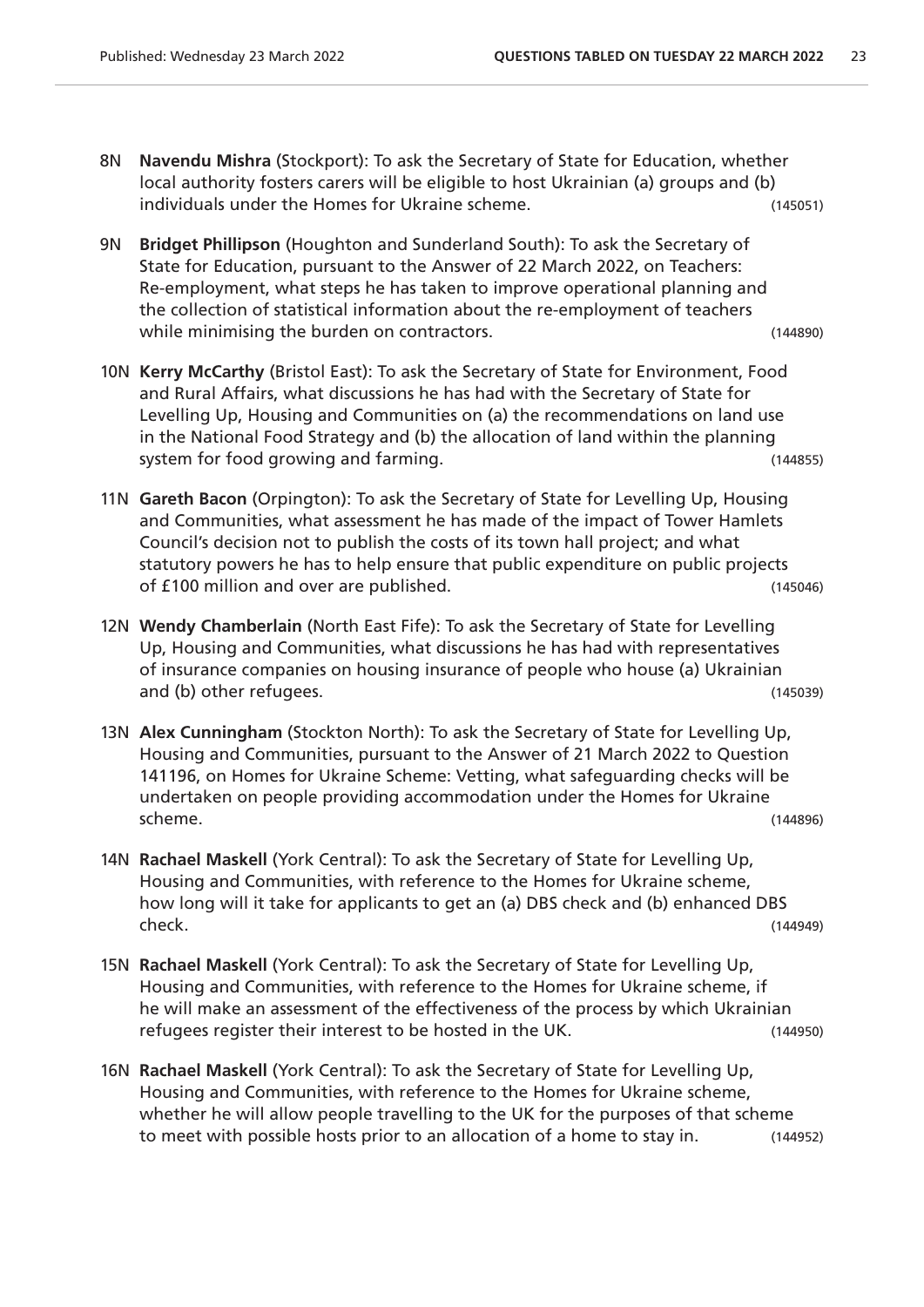- 17N **Rachael Maskell** (York Central): To ask the Secretary of State for Levelling Up, Housing and Communities, if he will commit to hosting a briefing session available to all (a) charities, (b) faith organisations and (c) other organisations on matching UK host families with Ukrainian refugees. (144954)
- 18N **Kerry McCarthy** (Bristol East): To ask the Secretary of State for Levelling Up, Housing and Communities, what discussions he has with the Secretary of State for Environment, Food and Rural Affairs on the (a) recommendations on land use in the National Food Strategy and (b) allocation of land within the planning system for food growing and farming. The same state of the state of the state (144856)
- 19N **Navendu Mishra** (Stockport): To ask the Secretary of State for Levelling Up, Housing and Communities, what estimate he has made of the number of children living in temporary accommodation in (a) Stockport constituency, (b) the North West and (c) England. (145053)
- 20N **Alex Norris** (Nottingham North): To ask the Secretary of State for Levelling Up, Housing and Communities, pursuant to the Answer of 17 March 2022 to Question 139483, how much his Department has spent on (a) communications, (b) advertising and (c) marketing in (i) December 2021, (ii) January 2022 and (iii) February 2022. (145017)
- 21N **Mick Whitley** (Birkenhead): To ask the Secretary of State for Levelling Up, Housing and Communities, how much his Department has spent on advertising the Government's levelling up agenda in (a) the Liverpool City Region and (b) nationally. (145038)
- 22N **Jonathan Edwards** (Carmarthen East and Dinefwr): To ask the Secretary of State for Transport, if he will make an assessment of the effect of online driving test services and digital applications nationally marketing cancelled driving tests on local availability of driving tests. (144880)
- 23N **Dan Jarvis** (Barnsley Central): To ask the Secretary of State for Transport, what assessment he has made of the impact of increased fuel prices on the viability of taxi businesses. (144908)
- 24N **Dan Jarvis** (Barnsley Central): To ask the Secretary of State for Transport, what recent discussions he has had with the Chancellor of the Exchequer on financial support for sectors most affected by increased fuel prices. (144909)
- 25N **Olivia Blake** (Sheffield, Hallam): To ask the Secretary of State for Work and Pensions, whether she has plans to review (a) support and (b) processes for applicants who require large print versions of state pensions forms in a paper format. (145077)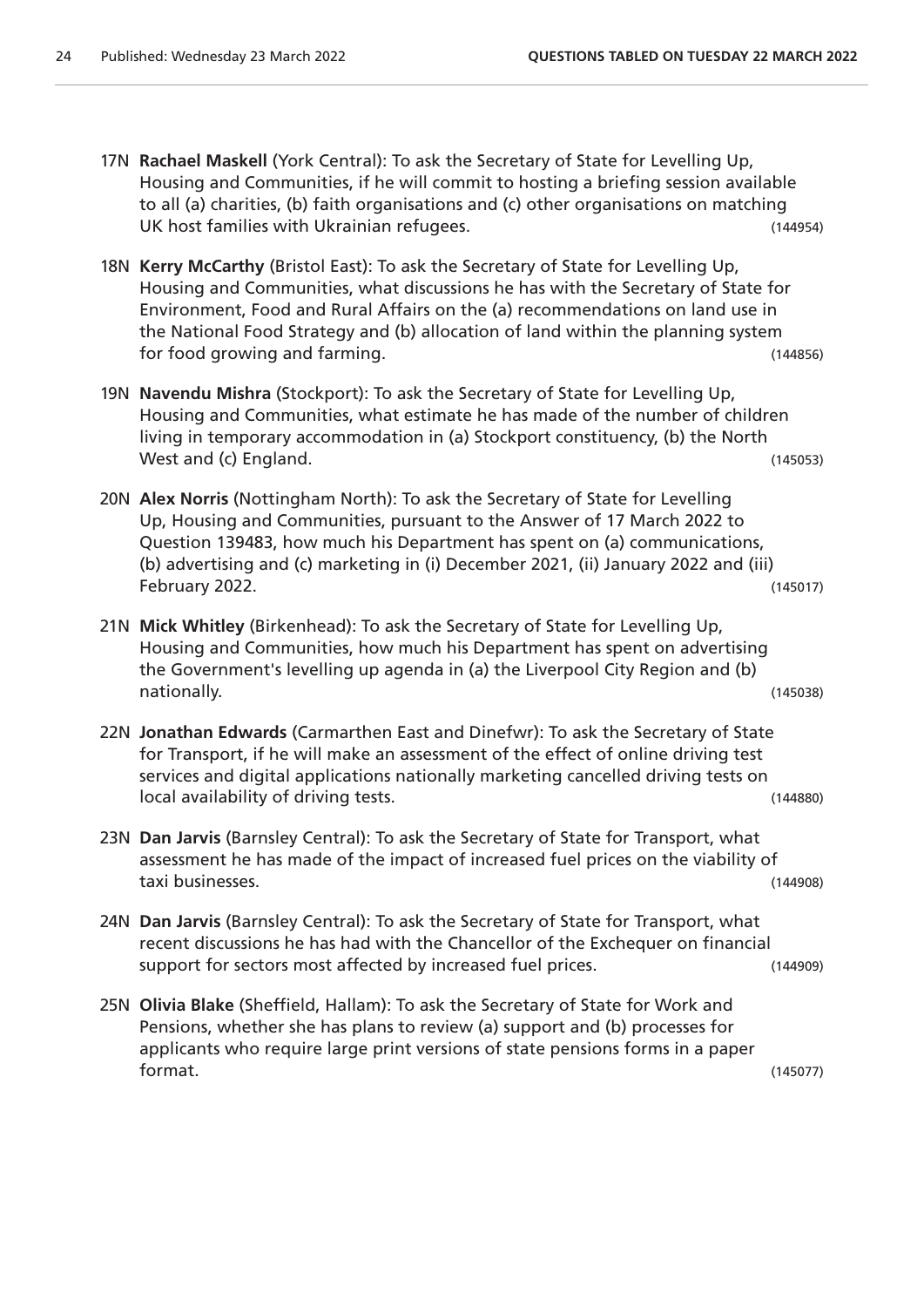26N **Virginia Crosbie** (Ynys Môn): To ask the Secretary of State for Work and Pensions, what steps she is taking to ensure that unpaid carers are financially supported in the context of the increased cost of living; and what assessment she made of the potential merits of removing the earnings cap for eligibility of carer's allowance.

(145074)

- 27N **Seema Malhotra** (Feltham and Heston): To ask the Secretary of State for Work and Pensions, what recent estimate she has made of the number of people who may be eligible for Pension Credit who are not yet claiming it in Feltham and Heston constituency. (144913)
- 28N **Seema Malhotra** (Feltham and Heston): To ask the Secretary of State for Work and Pensions, how many new universal credit claimants in (a) Feltham and Heston, (b) Hounslow and (c) London waited longer than 5 weeks for their first payment in 2021. (144914)
- 29N **Seema Malhotra** (Feltham and Heston): To ask the Secretary of State for Work and Pensions, how many people are repaying historic debts attached to their universal credit claim which have arisen from past benefits overpayments in (a) Feltham and Heston constituency, (b) Hounslow and (c) London as of 22 March 2022; and of those, how many and what proportion of historic debts go back over (i) five, (ii) 10 and (c) 15 years. (144915)
- 30N **Seema Malhotra** (Feltham and Heston): To ask the Secretary of State for Work and Pensions, how many universal credit claimants are repaying universal credit advances in Feltham and Heston constituency as of 22 March 2022. (144916)
- 31N **Chris Stephens** (Glasgow South West): To ask the Secretary of State for Work and Pensions, how many jobs are listed on her Department's website that are advertised at rates under the national minimum wage of £9.50 per hour as of 22 March 2022. (144944)
- 32N **Chris Stephens** (Glasgow South West): To ask the Secretary of State for Work and Pensions, what steps her Department takes to ensure that job advertisements live on its website are compliant with National Minimum Wage legislation; and if she will make a statement. (144945)
- 33N **Chris Stephens** (Glasgow South West): To ask the Secretary of State for Work and Pensions, what processes are in place for reporting employers that may attempt to advertise jobs on her Department's website that fail to comply with National Minimum Wage legislation to HMRC Minimum Wage Complaint Unit; and if she will make a statement. (144946)
- 34N **Dawn Butler** (Brent Central): To ask the Secretary of State for Health and Social Care, what oversight of cancer Patient Tracking Lists is undertaken by (a) the UK Health Security Agency and (b) his Department. (144852)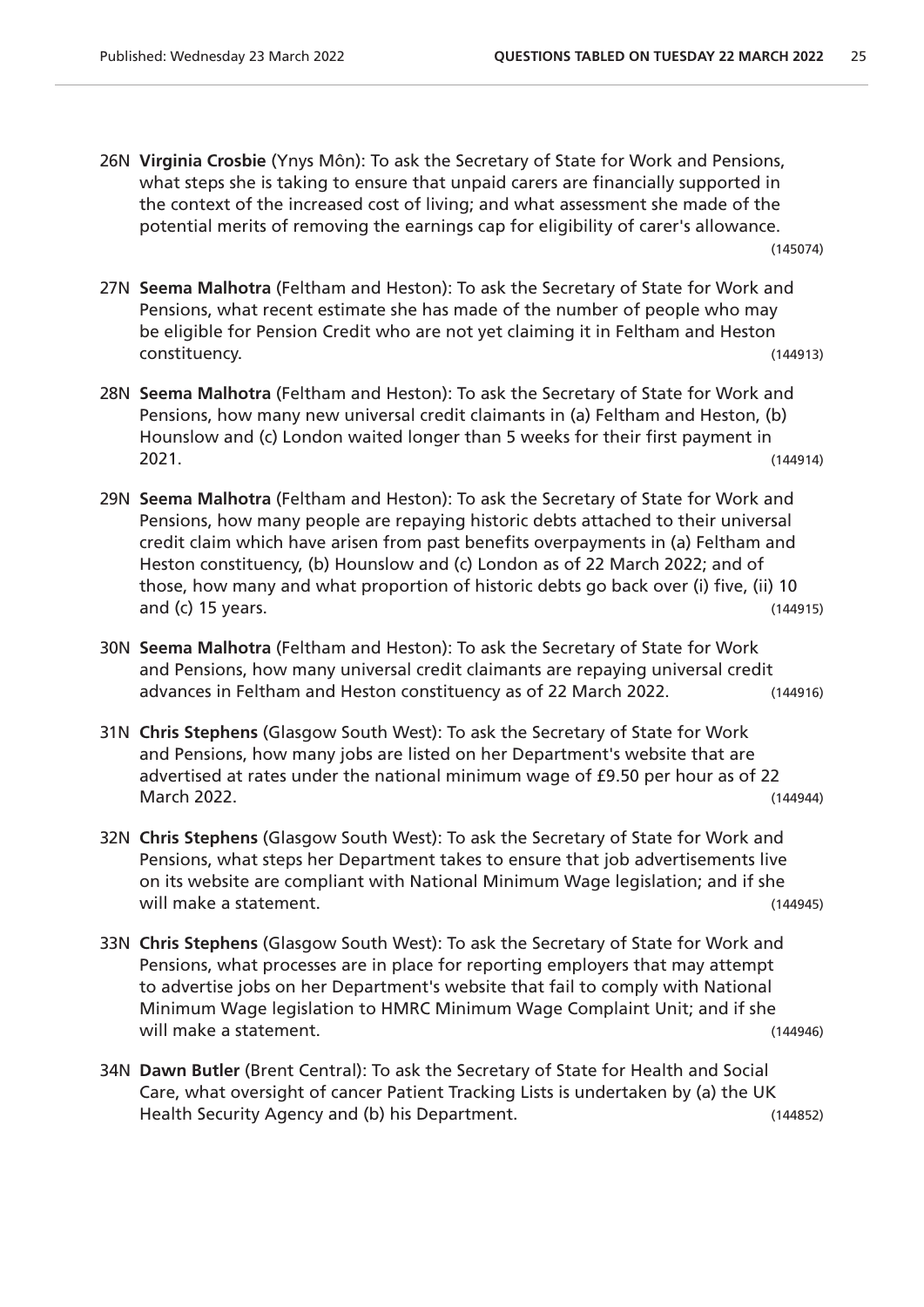- 35N **Dawn Butler** (Brent Central): To ask the Secretary of State for Health and Social Care, how many people were on the (a) 31 day cancer Patient Tracking List and (b) 62 day cancer Patient Tracking List as of 22 March 2022; and how many people were taken off each of those lists in each of the last 12 months. (144853)
- 36N **Dawn Butler** (Brent Central): To ask the Secretary of State for Health and Social Care, how many people were told they had been taken off of the cancer Patient Tracking List in each of the last 12 months. (144854)
- 37N **Ian Byrne** (Liverpool, West Derby): To ask the Secretary of State for Health and Social Care, whether people with chronic obstructive pulmonary disease are eligible for a fourth dose of a covid-19 vaccine this spring. (145063)
- 38N **Sir Christopher Chope** (Christchurch): To ask the Secretary of State for Health and Social Care, pursuant to the Answer of 15 March 2022 to Question 121676 on Yellow Card Scheme: Coronavirus, what the average time taken is to analyse each yellow card; whether yellow cards reporting serious injury or death are subject to more detailed analysis; and if he will ask the MHRA to share the assessment of an individual report when the patient who is the subject of that report so requests.

```
(144823)
```
- 39N **Sir Christopher Chope** (Christchurch): To ask the Secretary of State for Health and Social Care, pursuant to the Answer of 14 March 2022 to Question 136495 on Coronavirus: Health Services, what research on the safety of covid-19 vaccinations is being supported by the National Institute for Health Research; what the nature of that support is; what her planned timetable is for the conclusion of that research; and whether she plans to publish those conclusions. (144824)
- 40N **Sir Christopher Chope** (Christchurch): To ask the Secretary of State for Health and Social Care, pursuant to the Answer of 14 March 2022 to Question 136495 on Coronavirus: Health Services, for what reason no money has been allocated to research to improve diagnosis and treatment of covid-19 vaccine damage other than for blood clotting with low platelets; and if he will make a statement. (144825)
- 41N **Sir Christopher Chope** (Christchurch): To ask the Secretary of State for Health and Social Care, if he will make it his policy that air ambulance first responders without NHS ambulance trust experience should be eligible for a Platinum Jubilee Medal in the event that they meet the five-year service rule; and if he will make a statement. (144826)
- 42N **Ben Lake** (Ceredigion): To ask the Secretary of State for Health and Social Care, what steps he is taking to increase trials of non-inhaled medical cannabis for people living with chronic cancer or non-cancer pain. (145013)
- 43N **Ben Lake** (Ceredigion): To ask the Secretary of State for Health and Social Care, what steps he is taking to provide patients suffering from chronic pain with the option of accessing medicinal cannabis. (145014)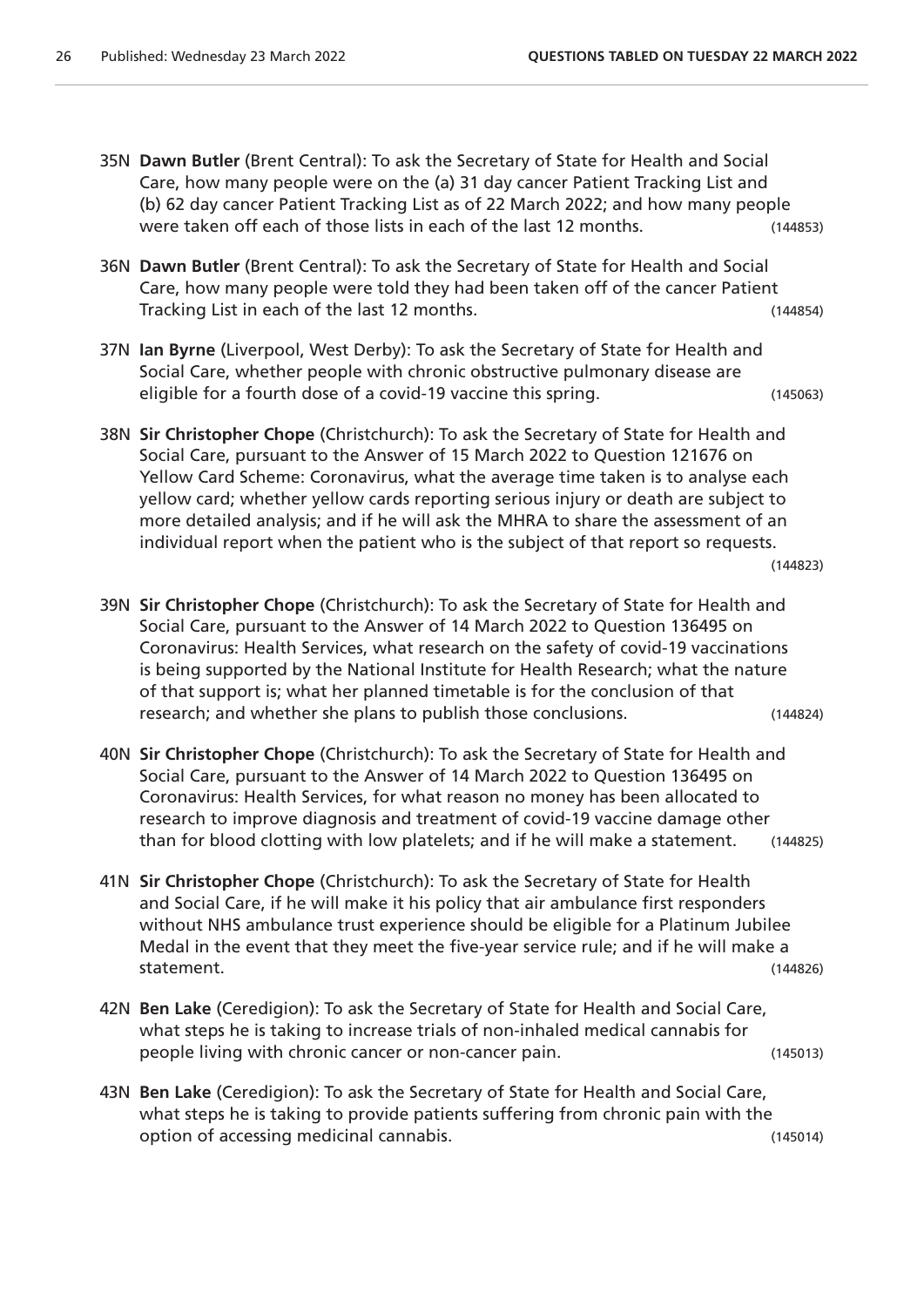- 44N **Ben Lake** (Ceredigion): To ask the Secretary of State for Health and Social Care, what recent discussions he has had with (a) the Welsh Government and (b) patient representatives on making medicinal cannabis accessible to patients suffering from chronic pain conditions. (145015)
- 45N **Mrs Emma Lewell-Buck** (South Shields): To ask the Secretary of State for Health and Social Care, when he will answer Question 121766 tabled on 9 February 2022 by the hon. Member for South Shields. (144922)
- 46N **Caroline Lucas** (Brighton, Pavilion): To ask the Secretary of State for Health and Social Care, for what reason he has not yet responded to Question 72393 on Randox Laboratories tabled on 9 November 2021 and Question 127359 on Written Questions tabled on 22 February 2022; and if he will reply before the end of this Parliamentary Session. (144877)
- 47N **Navendu Mishra** (Stockport): To ask the Secretary of State for Health and Social Care, what steps he is taking to ensure the NHS meets the national targets for dementia diagnosis. (145052)
- 48N **Jane Stevenson** (Wolverhampton North East): To ask the Secretary of State for Health and Social Care, what discussions he has had with representatives of the social care sector on testing requirements for visitors to care homes after the ending of free covid-19 tests on 1 April 2022; and if he will make a statement. (145037)
- 49N **Sir Desmond Swayne** (New Forest West): To ask the Secretary of State for Health and Social Care, whether care home staff who were dismissed for failure to receive covid-19 vaccinations may now be re-employed in care homes. (144812)
- 50N **Derek Twigg** (Halton): To ask the Secretary of State for Health and Social Care, how many people in Halton CCG catchment area had been waiting longer that two weeks to see a cancer specialist as of 22 March 2022. (144839)
- 51N **Derek Twigg** (Halton): To ask the Secretary of State for Health and Social Care, what data his Department holds on the ratio of patients to GPs in the NHS Halton Clinical Commissioning Group area as of (a) April 2015 and (b) 22 March 2022. (144841)
- 52N **Liam Byrne** (Birmingham, Hodge Hill): To ask the Secretary of State for Foreign, Commonwealth and Development Affairs, when she will reply tot he correspondence of 11 January 2022 from the hon. Member for Birmingham, Lodge Hill on the detention of British citizen Shakeel Arshad. (144843)
- 53N **Virginia Crosbie** (Ynys Môn): To ask the Secretary of State for Foreign, Commonwealth and Development Affairs, what assessment she has made of the (a) effectiveness of sanctions on Russian individuals and (b) potential merits of further extending those sanctions; and what steps she is taking to increase the transparency and integrity of the visa system to prevent inappropriate strategic investments in (i) London and (ii) the UK. (145075)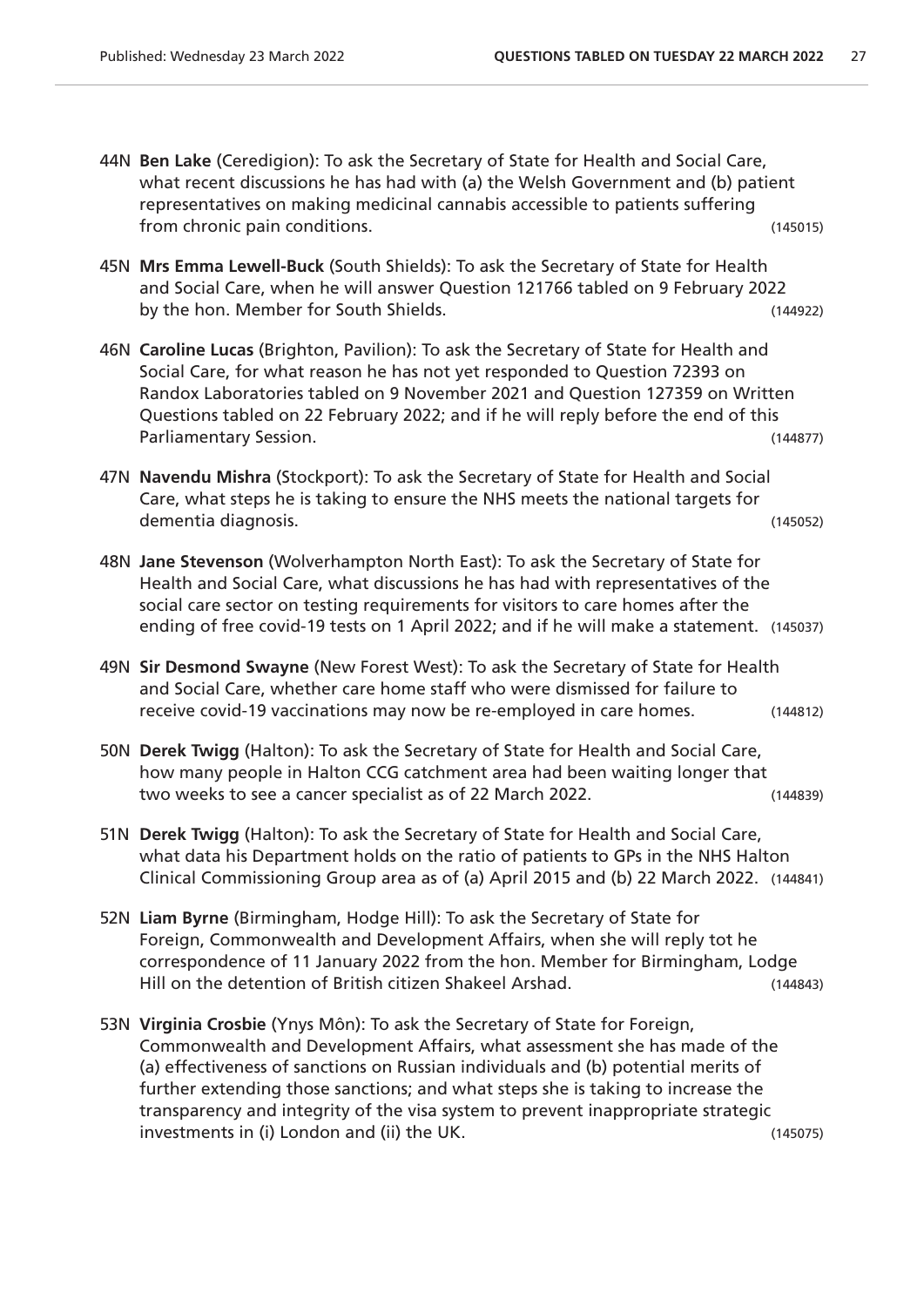- 54N **Fabian Hamilton** (Leeds North East): To ask the Secretary of State for Foreign, Commonwealth and Development Affairs, what assessment she has made of the implications for her policies of the detainment of opposition leader Cristiana Chamorro in Nicaragua. (144833) 55N **Fabian Hamilton** (Leeds North East): To ask the Secretary of State for Foreign, Commonwealth and Development Affairs, what discussions she has had with her Cuban counterpart on reports that over 100 people who took part protests in Cuba in July have been sentenced to jail terms of up to 30 years. (144834) 56N **Fabian Hamilton** (Leeds North East): To ask the Secretary of State for Foreign, Commonwealth and Development Affairs, whether she has had discussions with her Jamaican counterpart on the open letter put together by a coalition of Jamaican politicians, business leaders, doctors and musicians on colonialism and the payment of slavery reparations. (144835) 57N **Fabian Hamilton** (Leeds North East): To ask the Secretary of State for Foreign, Commonwealth and Development Affairs, what discussions she has had with her Brazilian counterpart regarding reports that an American spy attempted to sell nuclear submarine secrets to Brazil in 2021. (144836) 58N **Yvette Cooper** (Normanton, Pontefract and Castleford): To ask the Secretary of State for the Home Department, how many visas have been issued under the Homes for Ukraine scheme. (144837) 59N **Yvette Cooper** (Normanton, Pontefract and Castleford): To ask the Secretary of State for the Home Department, whether Ukrainian children who lack individual passports are required to attend visa application centres to apply for the (a) the Ukraine Family Scheme and (b) Homes for Ukraine scheme. (144838) 60N **Sarah Green** (Chesham and Amersham): To ask the Secretary of State for the Home Department, what discussions she has had with the Ukrainian government regarding the inclusion of unaccompanied Ukrainian minors in Phase 1 of the Homes for Ukraine scheme. (145082) 61N **Mr Virendra Sharma** (Ealing, Southall): To ask the Secretary of State for the Home Department, what assessment she has made of the effectiveness of the Animals in Science Regulation Unit; and what assessment she has made of the compatibility of her Department's change programme with the UK's animal welfare responsibilities. (144872) 62N **Alex Cunningham** (Stockton North): To ask the Secretary of State for Justice, what plans his Department has to produce impact evaluations for offender behaviour programmes which have been running for over three years. (144897)
- 63N **Alex Cunningham** (Stockton North): To ask the Secretary of State for Justice, whether his Department has carried out a risk assessment of running offender behaviour programmes that have not had an impact evaluation. (144898)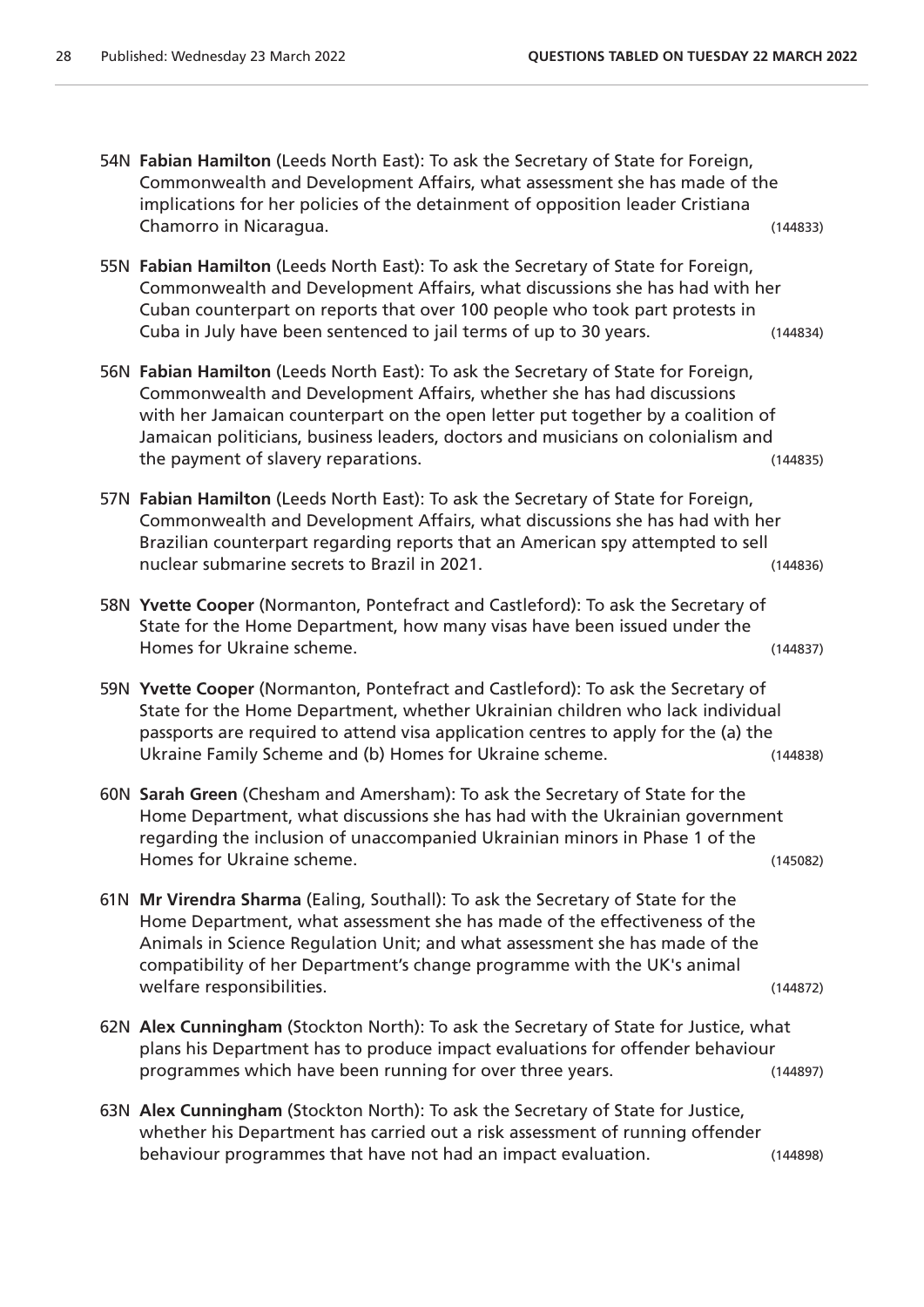- 64N **Alex Cunningham** (Stockton North): To ask the Secretary of State for Justice, pursuant to the Answer of 21 February 2022 to Question 121748 on Offenders: Personality Disorders, when the evaluation was completed; and what the average timescale is for clearance and publication procedures for such documents in his Department. (144899)
- 65N **Alex Cunningham** (Stockton North): To ask the Secretary of State for Justice, when his Department plans to publish the research on defendants' engagement with the courts process carried out by Revolving Doors on behalf of the Crime Reform Programme. (144900)
- 66N **Steve Reed** (Croydon North): To ask the Secretary of State for Justice, what figures his Department holds on the number of prisoners who have taken part in accredited substance misuse intervention progammes in each year since 2010. (144917)
- 67N **Steve Reed** (Croydon North): To ask the Secretary of State for Justice, in which prisons are Democratic Therapeutic Communities available; and what funding has been made available to those prisons for the purpose of running Democratic Therapeutic Communities in each year since 2010. (144918)
- 68N **Steve Reed** (Croydon North): To ask the Secretary of State for Justice, what figures his Department holds on the number of prisoners enrolling in Democratic Therapeutic Communities but not completing them. (144919)
- 69N **Steve Reed** (Croydon North): To ask the Secretary of State for Justice, whether his Department holds figures on the number of prisoners finding work following their release from prison, by each prison. (144920)
- 70N **Steve Reed** (Croydon North): To ask the Secretary of State for Justice, if his Department will publish figures for the number of prisoners who have achieved employment within six months of release after completing a rehabilitation programme, by programme type. (144921)
- 71N **Liz Saville Roberts** (Dwyfor Meirionnydd): To ask the Secretary of State for Justice, how many (a) HMPPS and (b) non-directly employed prison staff tested positive for covid-19 between March 2020 and December 2021. (144977)
- 72N **Liz Saville Roberts** (Dwyfor Meirionnydd): To ask the Secretary of State for Justice, how many covid-19 RIDDOR reports involving (a) HMPPS, and (b) non-directly employed prison staff were submitted to the Health and Safety Executive between March 2020 and December 2021. (144978)
- 73N **Liz Saville Roberts** (Dwyfor Meirionnydd): To ask the Secretary of State for Justice, what recent progress his Department has made on the development of the Prisoner Education Service; and when he expects that service to be launched. (144979)
- 74N **Liz Saville Roberts** (Dwyfor Meirionnydd): To ask the Secretary of State for Justice, whether his Department is consulting with (a) prison educators, (b) prison education providers and (c) relevant trade unions on the Prisoner Education Service. (144980)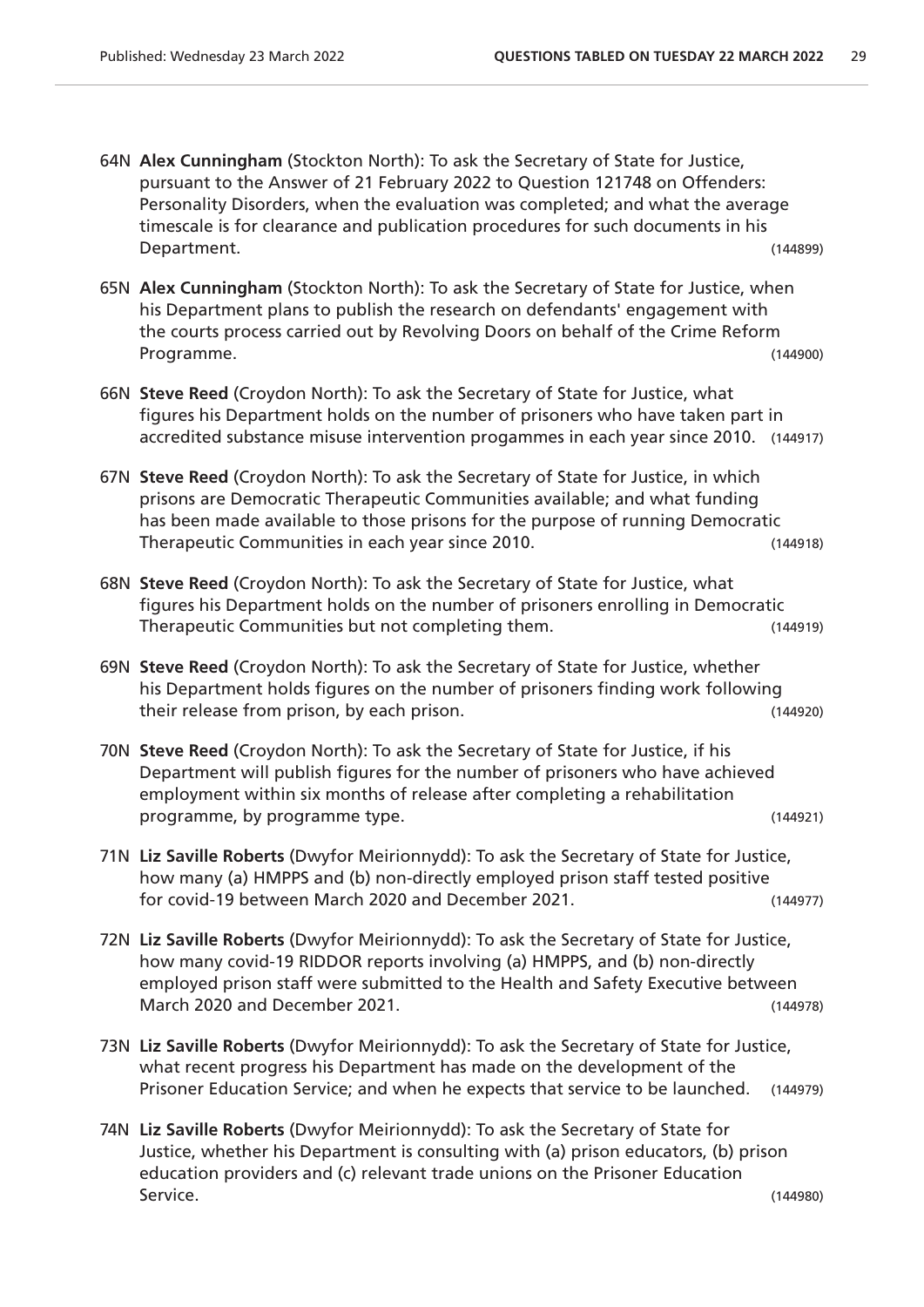- 75N **Liz Saville Roberts** (Dwyfor Meirionnydd): To ask the Secretary of State for Justice, what the most recent retention rates are for prison (a) officers, (b) educators, (c) instructors, (d) healthcare staff, (e) chaplains, (f) facility management staff and (g) other staff, by region. (144981)
- 76N **Andy Slaughter** (Hammersmith): To ask the Secretary of State for Justice, how many (a) staff in total and (b) full-time equivalent staff were employed in the headquarters of (a) HMPPS and NOMS and (b) area services in each year since 2010. (144857)
- 77N **Andy Slaughter** (Hammersmith): To ask the Secretary of State for Justice, how many (a) total and (b) full-time equivalent prison officers were employed in each of the Prison Service Establishment Regions in each year since 2010. (144858)
- 78N **Andy Slaughter** (Hammersmith): To ask the Secretary of State for Justice, how many (a) staff in total and (b) full-time equivalent civil service staff were employed to manage prison officer numbers in each year since 2010; and how many of those staff were (a) SCS4, (b) SCS3, (c) SCS2, (d) SCS1, (e) grade 6, (f) grade 7, (g) SEO, (h) HEO, (i) EO and (j) AA. (144859)
- 79N **Andy Slaughter** (Hammersmith): To ask the Secretary of State for Justice, how much (a) his Department (b) Her Majesty's Prison and Probation Service and (c) the National Offender Management Service has spent on prison officer recruitment in each year since 2010. (144860)
- 80N **Emily Thornberry** (Islington South and Finsbury): To ask the Secretary of State for Justice, how many (a) total and (b) full-time equivalent prison officers were employed in (i) HMPPS HQ or NOMS HQ and (ii) area services, in each year since 2010. (144861)
- 81N **Emily Thornberry** (Islington South and Finsbury): To ask the Secretary of State for Justice, what the prison officer vacancy rate was for each of the Prison Service Establishment regions in each year since 2010. (144864)
- 82N **Emily Thornberry** (Islington South and Finsbury): To ask the Secretary of State for Justice, how much (a) his Department and (b) HMPPS or NOMS has spent on advertisements for prison officer recruitment in each year since 2010; and how much of that expenditure was for (i) print, (ii) radio, (iii) television and (iv) online advertising. (144865)
- 83N **Peter Kyle** (Hove): To ask the Secretary of State for Northern Ireland, what estimate his Department has made of the number of households that on heating oil for central heating in Northern Ireland. (144975)
- 84N **Virginia Crosbie** (Ynys Môn): To ask the Chancellor of the Exchequer, what steps he is taking to monitor the UK's electronic money institutions that are red flagged for money laundering risk; and what enforcement measures are being brought against those institutions through regulators and law enforcement agencies. (145076)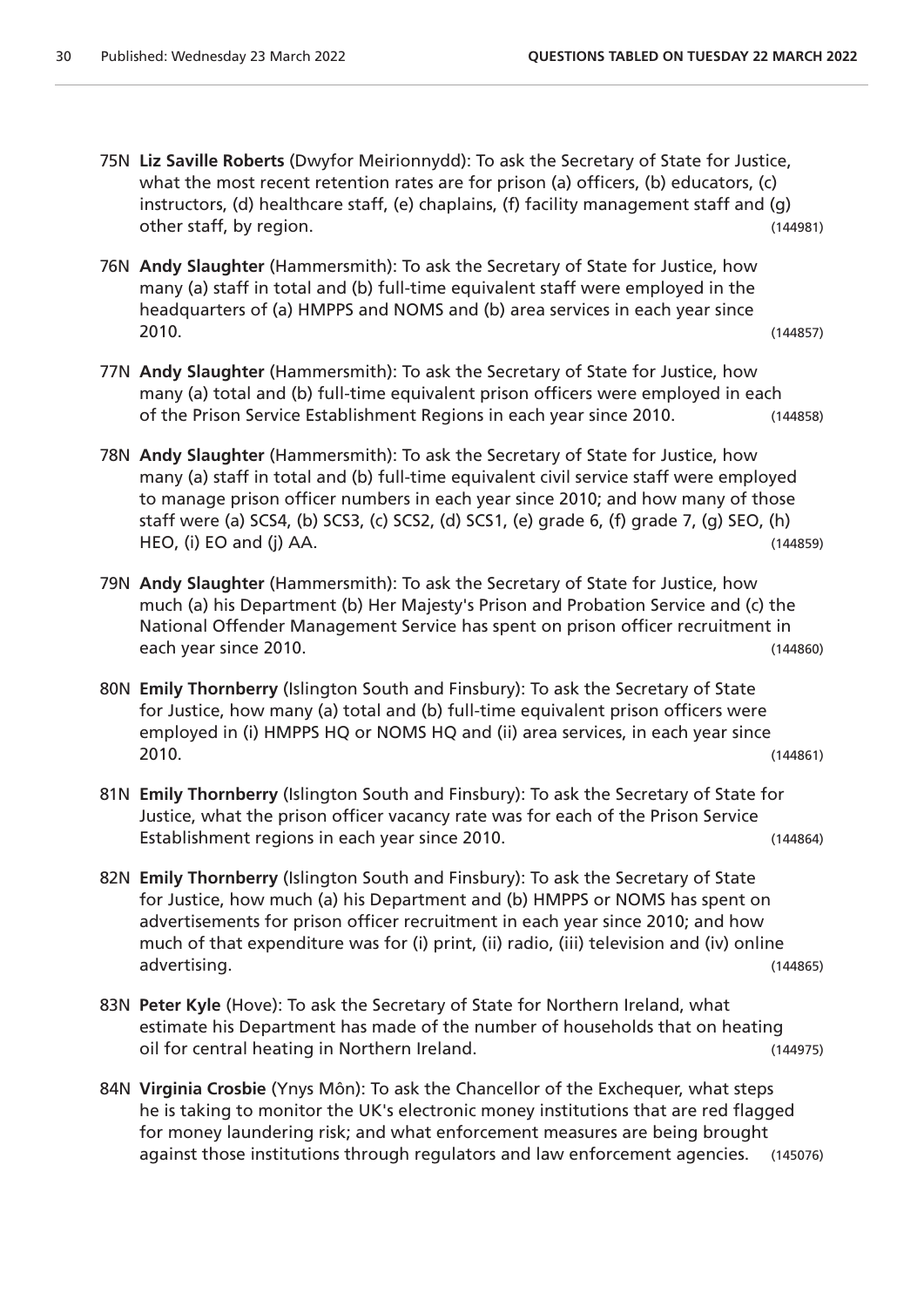- 85N **Mr Richard Holden** (North West Durham): To ask the Chancellor of the Exchequer, how much the take home pay was of a worker who was working 40 hours a week on the minimum wage in 2009-10 aged (a) 18, (b) 23 and (c) 30; and how much those sums will be in 2021-22 in (a) cash terms and (b) real terms including in terms of (i) gross wage and (ii) total deductions. (145061)
- 86N **Rachel Hopkins** (Luton South): To ask the Chancellor of the Exchequer, pursuant to the Answer of 22 March 2022 to Question 142001, on Treasury: Civil Servants, if he will publish the number of civil servants based at the Darlington Economic Campus as of 17 March 2022. (145080)
- 87N **Rachael Maskell** (York Central): To ask the Chancellor of the Exchequer, if he will introduce a minimum income guarantee for all people in receipt of state benefits and ensure that it is linked to inflation. (144968)
- 88N **Chris Stephens** (Glasgow South West): To ask the Chancellor of the Exchequer, how many posts were vacant in HMRC's National Minimum Wage Compliance Unit as of 22 March 2022; and he if will make a statement. (144947)
- 89N **Anneliese Dodds** (Oxford East): To ask the Minister for Women and Equalities, what steps her Department has taken during the consultation on Banning conversions therapy to close the gap in available data on the impact of conversion therapies on (a) women and (b) people from ethnic minority groups. (145021)

#### **Oral Questions to the Secretary of State for Defence**

| 1              | James Sunderland (Bracknell): What assessment his Department has made of the<br>effectiveness of the Army's Future Soldier programme.                                               | (906291) |
|----------------|-------------------------------------------------------------------------------------------------------------------------------------------------------------------------------------|----------|
| 2              | Virginia Crosbie (Ynys Môn): What steps his Department is taking to help support<br>defence jobs across the UK.                                                                     | (906292) |
| 3              | Wendy Chamberlain (North East Fife): What steps he is taking to help tackle<br>violence against women in the armed forces.                                                          | (906293) |
| 4              | Andrew Gwynne (Denton and Reddish): What steps the Government is taking to<br>support NATO allies in response to Russian aggression.                                                | (906294) |
| 5              | Jerome Mayhew (Broadland): What steps his Department is taking to help relocate<br>vulnerable Afghans and British nationals from third countries to the UK.                         | (906295) |
| 6              | David Simmonds (Ruislip, Northwood and Pinner): What steps his Department<br>is taking to help relocate vulnerable Afghans and British nationals from third<br>countries to the UK. | (906296) |
| $\overline{7}$ | Jacob Young (Redcar): What steps his Department is taking to help support<br>defence jobs across the UK.                                                                            | (906297) |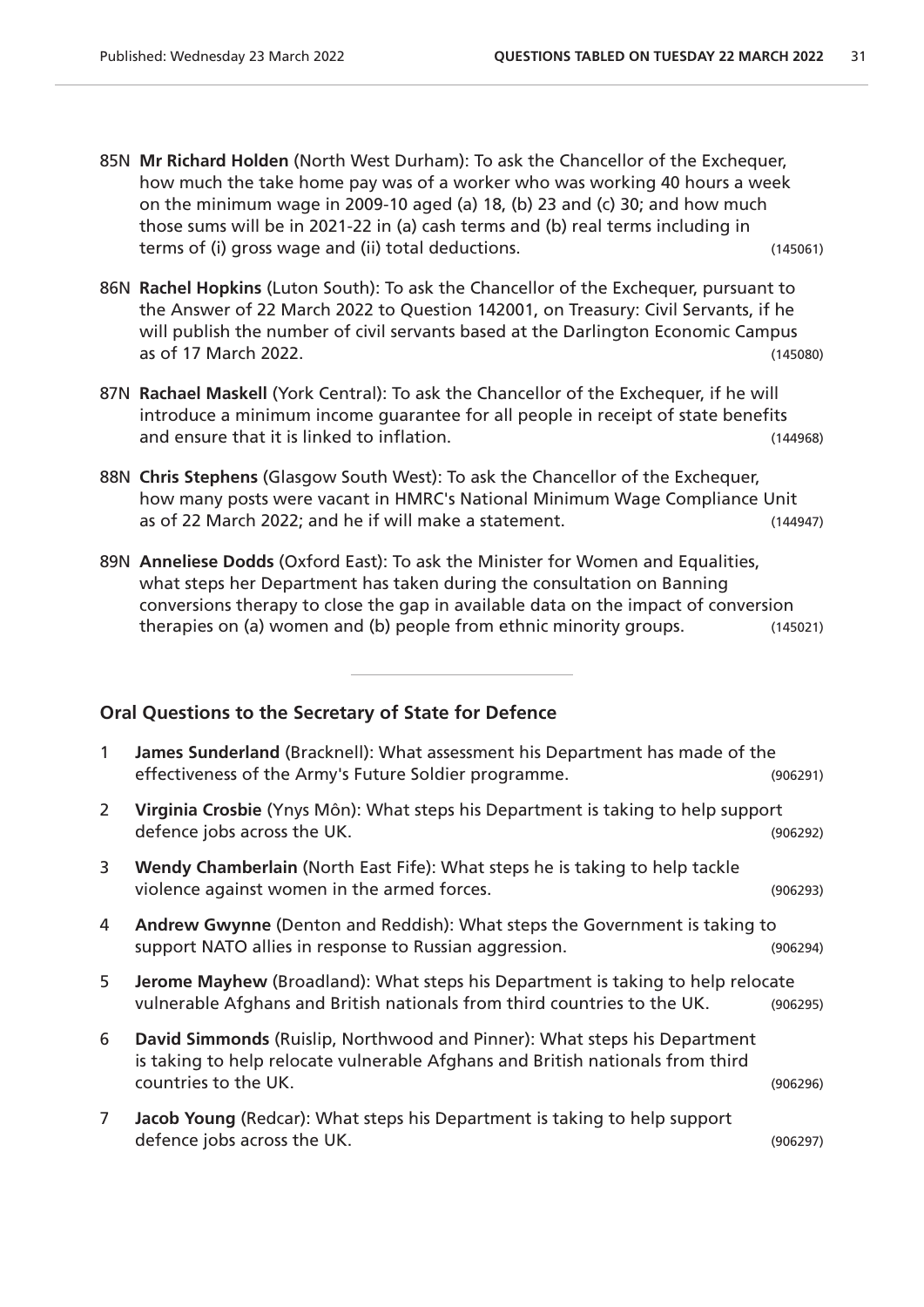| 8               | Theresa Villiers (Chipping Barnet): What steps he is taking to help strengthen<br>cooperation between NATO members.                                                                                                                                                | (906298) |
|-----------------|--------------------------------------------------------------------------------------------------------------------------------------------------------------------------------------------------------------------------------------------------------------------|----------|
| 9               | Philip Dunne (Ludlow): With reference to the Integrated Review 2021, what<br>assessment he has made of the implications for his policies on force structure in<br>the context of the Russian invasion of Ukraine.                                                  | (906299) |
| 10 <sup>°</sup> | Ian Levy (Blyth Valley): What recent discussions he has had with Cabinet colleagues<br>on the Veterans' Strategy Action Plan: 2022 to 2024.                                                                                                                        | (906300) |
| 11              | Dame Caroline Dinenage (Gosport): What recent discussions he has had with<br>Cabinet colleagues on the Veterans' Strategy Action Plan: 2022 to 2024.                                                                                                               | (906301) |
| 12              | Mark Fletcher (Bolsover): What support his Department is providing to Ukraine's<br>military.                                                                                                                                                                       | (906302) |
| 13              | Steve Brine (Winchester): What recent progress he has made on the Defence Estate<br>Optimisation programme.                                                                                                                                                        | (906303) |
| 14              | David Duguid (Banff and Buchan): What steps his Department is taking to help<br>support defence jobs across the UK.                                                                                                                                                | (906304) |
| 15              | Dame Angela Eagle (Wallasey): What assessment he has made of the implications<br>for the priorities of the Integrated Review 2021 of the invasion of Ukraine.                                                                                                      | (906305) |
| 16              | Drew Hendry (Inverness, Nairn, Badenoch and Strathspey): What steps his<br>Department is taking to help protect the territorial integrity of Ukraine.                                                                                                              | (906306) |
| 17              | Andrew Jones (Harrogate and Knaresborough): What assessment his Department<br>has made of the effectiveness of Ukrainian resistance to Russian aggression.                                                                                                         | (906307) |
| 18              | Tony Lloyd (Rochdale): What steps the Government is taking to support NATO<br>allies in response to Russian aggression.                                                                                                                                            | (906308) |
| 19              | Selaine Saxby (North Devon): Whether his Department is taking steps to procure<br>British equipment to support Ukraine's military.                                                                                                                                 | (906309) |
| 20              | Miriam Cates (Penistone and Stocksbridge): What steps his Department is taking to<br>help support defence jobs across the UK.                                                                                                                                      | (906310) |
| 21              | Mr Mark Francois (Rayleigh and Wickford): With reference to his oral statement<br>of 25 November 2021 on the Future Soldier programme, what plans he has to<br>appoint a former judicial figure to examine the advice given to Ministers on the<br>Ajax programme. | (906311) |
| 22              | Douglas Ross (Moray): What assessment his Department has made of the<br>effectiveness of the Army's Future Soldier programme.                                                                                                                                      | (906312) |
| 23              | Sir Mike Penning (Hemel Hempstead): Whether he plans to reduce the number of<br>reservists in the armed forces.                                                                                                                                                    | (906313) |
| 24              | Sir David Evennett (Bexleyheath and Crayford): What steps his Department is<br>taking to help support defence jobs across the UK.                                                                                                                                  | (906314) |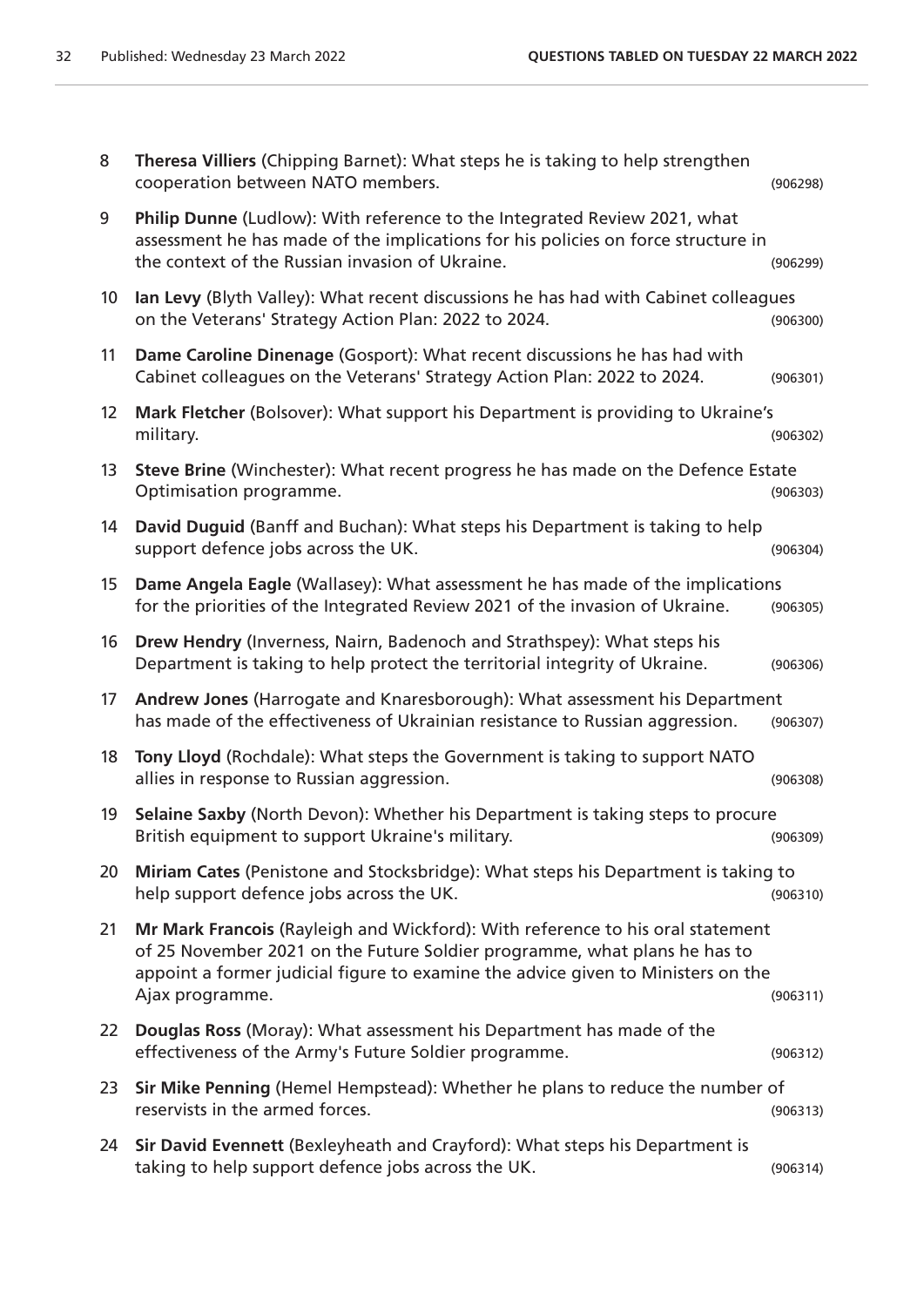25 **Emma Hardy** (Kingston upon Hull West and Hessle): What plans the Government has to reverse proposed reductions in the number of army personnel. (906315)

| <b>Topical Questions to the Secretary of State for Defence</b> |                                                                                                      |          |  |  |
|----------------------------------------------------------------|------------------------------------------------------------------------------------------------------|----------|--|--|
| T1                                                             | Alex Norris (Nottingham North): If he will make a statement on his<br>departmental responsibilities. | (906316) |  |  |
| T <sub>2</sub>                                                 | Mr Philip Hollobone (Kettering):                                                                     | (906317) |  |  |
| T3                                                             | <b>Andrew Rosindell (Romford):</b>                                                                   | (906318) |  |  |
| T4                                                             | Dr Julian Lewis (New Forest East):                                                                   | (906319) |  |  |
| T <sub>5</sub>                                                 | Mark Eastwood (Dewsbury):                                                                            | (906320) |  |  |
| T <sub>6</sub>                                                 | <b>Ben Everitt (Milton Keynes North):</b>                                                            | (906321) |  |  |
| T7                                                             | <b>Felicity Buchan (Kensington):</b>                                                                 | (906322) |  |  |
| T <sub>8</sub>                                                 | Dr Matthew Offord (Hendon):                                                                          | (906323) |  |  |
| T9                                                             | <b>Wendy Chamberlain (North East Fife):</b>                                                          | (906324) |  |  |
|                                                                | T10 Dr James Davies (Vale of Clwyd):                                                                 | (906325) |  |  |
|                                                                |                                                                                                      |          |  |  |

### Questions for Answer on Tuesday 29 March

- 1N **Ian Murray** (Edinburgh South): To ask the Secretary of State for Business, Energy and Industrial Strategy, if he will take steps to expedite the Redundancy Payment Scheme for workers at the Dawnfresh site in Uddingston. (144881)
- 2N **Steve McCabe** (Birmingham, Selly Oak): To ask the Secretary of State for Transport, if he will take steps to help support Birmingham residents' use of alternative public transport following the recurrent suspension of West Midlands Metro services. (144827)
- 3N **Steve McCabe** (Birmingham, Selly Oak): To ask the Secretary of State for Transport, what steps his Department is taking to help ensure that disruption to Birmingham's tram network does not adversely affect the forthcoming Commonwealth Games. (144828)
- 4N **Steve McCabe** (Birmingham, Selly Oak): To ask the Secretary of State for Transport, what steps his Department is taking to help ensure Birmingham's tram network is not suspended. (144829)